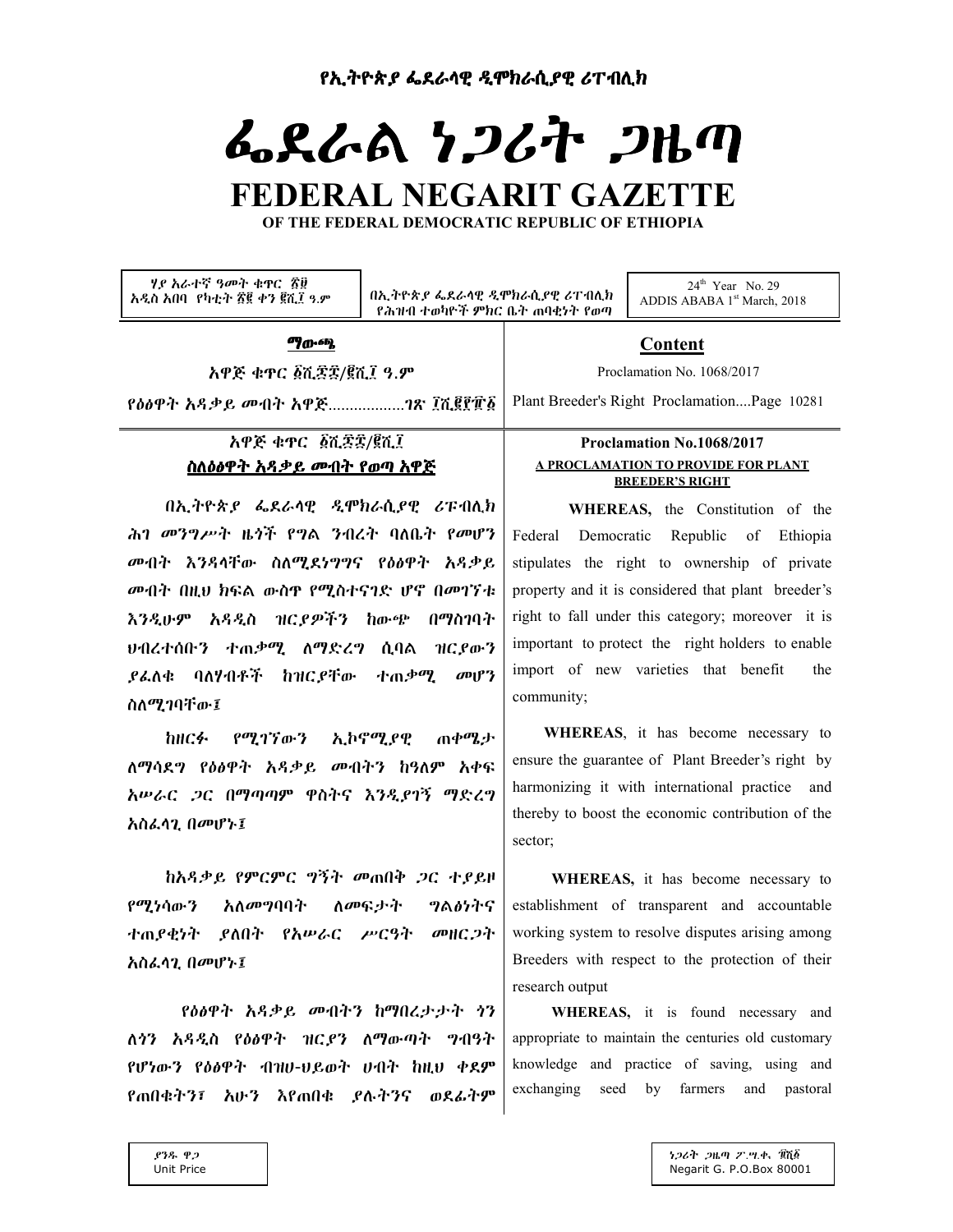Federal Negarit Gazette No. 29, 1st March, 2018 .......page 10282

የሚጠብቁትን በአገራችን አርሶ አደሮችና ከፊል አርብቶ አደሮች ለዘመናት የቆየውን የዕፅዋት ዘር የማቆየት፣ የመጠበቅና የማስተሳለፍ ባህላዊ የማኅበረሰብ ዕውቀት እና ልማድ እንዲቀዋል ማድረግ አስፌሳጊና ተገቢ በመሆኑ፤

ከዕፅዋት አዳቃይ ጋር ተደደዥነት ደላቸውን መብቶች፣ ክልከላዎችና *ኃላፌነቶች ለመመዝገ*ብ የሚያስችል የሕግ ማዕቀፍ በማውጣት የአዳቃዩን አስተዋጽኦ ማሳደግ በማስፈለጉ፤

በኢትዮጵያ ፌደራሳዊ ዴሞክራሲያዊ ሪፑብሊክ ሕገ መንግሥት አንቀጽ (፶፭)(፩) መሠረት የሚከተለው ታውጀል፦

# <u>ክፍል አንድ</u>

# <u>ጠቅሳሳ</u>

ይህ አዋጅ `` የዕፅዋት አዳቃይ መብት አዋጅ ቁዋር ፩ሺ፷፷/፪ሺ፲" ተብሎ ሲጠቀስ ይችላል።

# <u>ጀ. ትርጓሜ</u>

፩. አጭር ርዕስ

የቃሉ አግባብ ሌላ ትርጉም የሚያሰጠው ካልሆነ በስተቀር በዚህ አዋጅ ውስዋ፦

- δ/ "አመልካች" ማለት የዕፅዋት አዳቃይነት መብት *እንዲ*ሰጠው ለሚኒስቴሩ ማመልከቻ *ያቀረ*በ ሰው ነው፤
- ፪/ "አዳቃይ" ማለት፦
	- ሀ) አዲስ የዕፅዋት ዝር*ያን* አዳቅሎ ወይም አግኝቶና አበልቃነ ደወጣ ሰው፤ ወይም
	- ለ) አዲስ የዕፅዋት ዝር የን አዳቅሎ ወይም አግኝቶና አበልጽጎ ያወጣውን ሰው ቀዋር ወይም ሥራውን ተኮናትሮ ያሥራ ሰው፤ ወይም
- ሐ) በዚህ ንዑስ አንቀጽ ፊደል ተራ  $(U)$  ወይም  $(\Lambda)$ የተጠቀሰውን ሰው ወራሽ የሆነ ሰው፤

ነው፤

፫/ "እውን ዘር" ማለት ለዕፅዋቱ መራቢያነት የሚያገለግል ከዕፅዋቱ የተገኘ ዘር ነው፤

communities of Ethiopia with their past, present and future roles in conserving the agro-bio diversity resources used to develop new plant varieties side by side promoting plant breeder's right;

**WHEREAS**, it has become necessary to enact legal framework that facilitate registration of rights, restriction and responsibilities of Breeders to enhance the contribution;

NOW, THERFORE, in accordance of article  $55(1)$  of the Constitution of the Federal Democratic Republic of Ethiopia, it is hereby proclaimed as follows.

#### **PART ONE**

#### **GENERAL**

1. Short Title This Proclamation may be cited as the "Plant Breeder's Right Proclamation No. 1068/2017".

#### 2. Definitions

In this Proclamation, unless the context otherwise requires:

- 1/ "applicant" means a person who has submitted application with the Ministry to obtain a plant breeder's right;
- 2/ "breeder" means a person who:
	- a) has breed, or discovered and developed a new plant variety;
	- b) has employed or commissioned the work of a person who has breed, or discovered and developed a new plant variety; or
	- c) is a successor of the person mentioned under paragraph (a) or (b) of this subarticle;
- 3/ "Botanical seed" means the reproductive part of a plant is a fertilized ovule containing the plant embryo.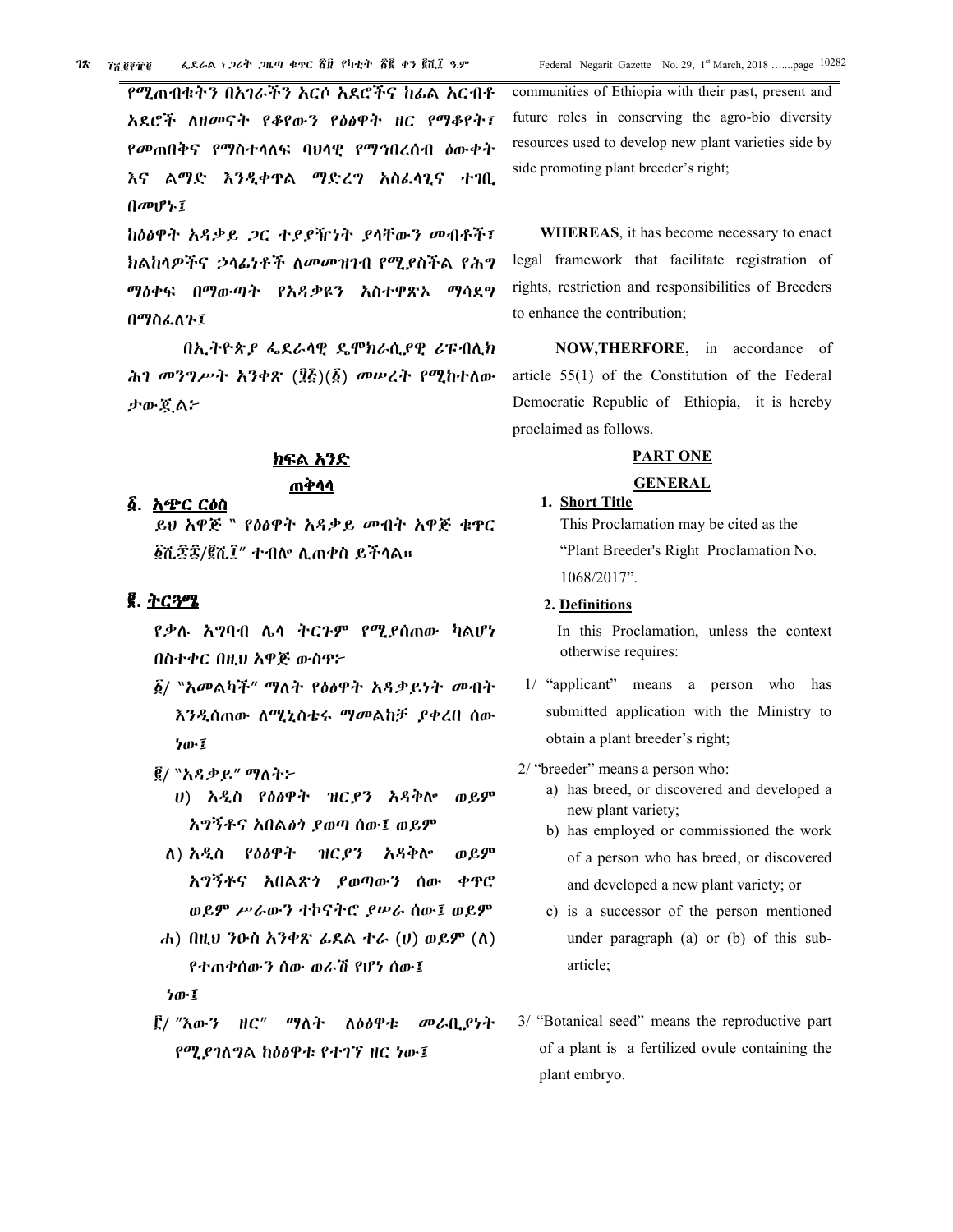- ፬/ ``የንግድ ግብይት" ማለት አነስተኛ ይዞታ ባላቸው አርሶ አደሮች ወይም ከፊል አርብቶ አደሮች መካከል እንዲሁም አነስተኛ ይዞታ ባላቸው አርሶ አደሮች ወይም ከፊል አርብቶ አደሮች እና በኅብረት ሥራ ማኅበራቸው መካከል ከሚደረገው *ግላ*ቢይት ውጪ የሚደረግ ማንኛውም የዘር ንግድ ነው፤
- ፭/ "ስ*ያሜ" ማ*ለት የዕፅዋት አዳቃይነት መብት ለተሰጠበት ዝርያ የሚሰዋ የዝርያ መጠሪያ ስም ማለት ነው፤
- ፮/ "በዋነኛነት ዋበቃ ከተደረገለት ዝርያ የተገኘ ዝርያ" ማስተ፦
	- ሀ) በዋነኛነት ከመጀመሪያ ዝርያ የተገኘ ወይም ዝርያው ራሱ በዋነኛነት ከመጀመሪያ ዝርያ የተገኘ ሆኖ ይኸውም ዝርያው በጄኖታይኘ ወይም በጀኖታይፖች ዋምረት አማካኝነት የሚገለጸውን የመጀመሪያውን ዝርያ ተፌሳጊ ባህር የት ጠብቆ የ የዘ፤
	- ለ) ዋበቃ ከተደረገለት የመጀመሪያው ዝርያ ልዩ መሆኑ በግልጽ የሚታወቅ፤ እና
	- ሐ) ዝርያውን ለማግኘት በሚደረገው ሃደት ከሚፌጠረው ልዩነት በስተቀር ዋበቃ ከተደረገለት የመጀመሪያው ዝርያ ጋር ያሉት ዋና ዋና ባህርያት እንደጠበቁ ሆነው የዚሁ ዋበቃ የተደረገለት ዝርደ ጄኖታይኘ ወይም ጄኖታይፖች ዋምረት ውጤት የሆነ፤

ነው፤

- ፯/ ``የእርሶ አደሮች ወይም የከፊለ አርሶ አደሮች ዝርያ" ማስተ፦
- υ) በአርሶ አደሮች ወይም በከፊል አርሶ አደሮች ማሣ ላይ በባህላዊ መንገድ የለማ እና የበለፀገ፤ ወይም
- ለ) እርሶ አደሮች ወይም ከፊል አርብቶ አደሮች በዋነኛነት የዕፅዋት ምንጮች ከተለያዩ *ያዳቀ*ሉተ ወይ**ም** የመረጡተ፣

የዕፅዋት ዝርያ ነው፤

- $4/$ "commercial marketing" means any trade in seed other than the marketing that is conducted between small holder farmers or pastoral communities, or between small holder farmers; pastoral communities and their cooperative societies;
- 5/ "denomination" means the official name of a variety in respect of which a plant breeder right has been granted;
- 6/ "essentially derived variety" means a variety that:
	- a) is predominantly derived from an initial variety, or from a variety that is itself predominantly derived from an initial variety while retaining the expression of the essential characteristics that result from the genotype or combination of genotypes of the initial variety;
	- b) is clearly distinguishable from the initial protected variety; and
	- c) except for the differences resulting from the act of derivation, conforms to the initial protected variety in the expression of the essential characteristics that result from the genotype or combination of genotypes of the initial variety;
- 7/ "farmers or pastoral communities variety" means variety which is:
	- a) traditionally cultivated and developed by farmers or pastoral communities in their fields; or
	- b) predominantly breed or selected by farmers or pastoral communities from various plant source;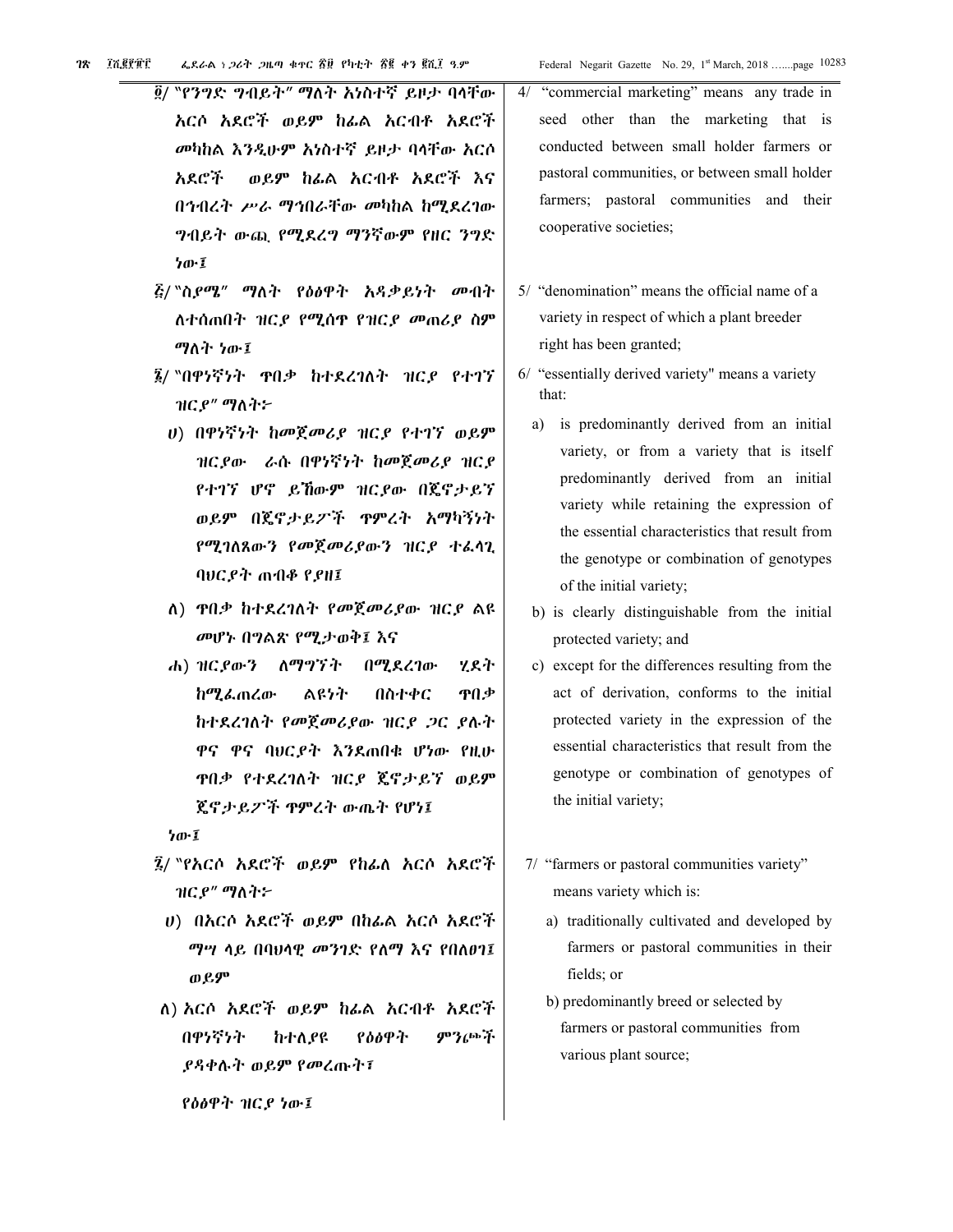|                                                  | 8/ "Genotype" means the genetic constitution or |
|--------------------------------------------------|-------------------------------------------------|
| ፰/ "ጀኖታይፕ" ማለት የአንድን ዕፅዋት ሥነ ባሀሪ                 | genetic make up of a particular plant;          |
| የሚገል∂ የዘረመል ስብስብ ነው፤                             | 9/ "holder" means a person to whom a plant      |
| $\ddot{\bm{y}}$ /<br>"ባለመብት" ማለት ከሚኒስቴሩ<br>የዕፅዋት | breeder's right has been granted by the         |
| አዳቃይነት መብት የተሰጠው ሰው ነው፤                          | Ministry;                                       |
| ፲ "ሕብረ-መነሻ ዝርያ" ማስት የአንድን የዕፅዋት                  | 10/ "multiline" means<br>an assemblage of       |
| ዝርያ አዳቅሎ ለማውጣት የታወቀ መጠን የያዘ                      | individual breeding lines in a stated           |
| የዘር ሀረግ ወይም ግንድ ሰብስብ ነው፤                         | proportion to breed varieties;                  |
| ፲፩/ ``ዕፅዋት" ማለት ከእንስሳትና ከደቂቀ ዘአካላት               | 11/ "plant" means a living organism excluding   |
| ውጭ ያለ ማንኛውም ሕይወት ያለው የሚራባ                        | the animal kingdom and micro organisms that     |
| አካል ነው፤                                          | are capable of reproduction;                    |
| $\vec{1}\vec{2}/\vec{2}$                         | 12/ "protected variety" means a new plant       |
| የዕፅዋት አዳቃይ መብት የተጠበቀ አዲስ                         | variety that is protected by a plant breeder's  |
| የዕፅዋት ዝርያ ነው፤                                    | right granted by the Ministry;                  |
| ፲፫/ "ዘር" ማለት እውን ዘር፣ አኩራች፣ የተክል                  | 13/ "seed" means true botanical seed, bulbs,    |
| ቁርዋራጭ፣ ሥራሥር፣ ችግኝ ወይም ሌሎች                         | tubers, cuttings, rhizomes, roots, seedlings or |
| ለዕፅዋት ማራባት የሚያገለግል<br>ማንኛውም                      | any other plant propagating material intended   |
| የተክል አካል ነው፣                                     | for planting;                                   |
| ፲፬/ "ሽያጭ" ማለት በዚህ አዋጅ መሥረት የዕፅዋት                 | "sell" means advertisement, marketing,<br>14/   |
| ዘርን የማስተዋወቅ፣ የመገቢያየት፣<br>ከውጪ                     | import and export of plant seeds, convey        |
| የማስገባትና ወደውጪ የመላክ፣ የማጓጓዝ እና                      | and includes granting a license to other        |
| ሌሎች ሰዎች እንዲሽጡ ፌቃድ መስጠትን                          | persons to sell plant seeds pursuant to this    |
| ያካትታል፤                                           | Proclamation;                                   |
| ፲፭/ "አነስተኛ ይዞታ ያለው አርሶ አደር ወይም                   | 15/ "small holder farmer or pastoral community" |
| <mark>አ</mark> ርብቶ አደር" ማለት በሕግ የመሬት ይዞታ         | means a farmer or pastoral community who is     |
| ማረ <i>ጋ</i> ገጫ ሰርትፍኬት የተሰጠው፤<br>የመሬት             | officially granted a certificate of possession  |
| ይዞታው ከ፤ ሄክታር ያልበለጠና<br>በዋናነት                     | of land not more than 10 hectares and           |
| የራሱንና የቤተሰቡን ንልበት በመጠቀም የእርሻ                     | engaged in agricultural development using       |
| ልማት የሚያካሂድና ኑሮው በዋናነት በግብርና                      | predominantly his own and family labor and      |
| ላይ የተመሰረተ አርሶ አደር<br>ወይም ከፌል                     | his lively hood is predominately dependent      |
| አርብቶ አደር ነው፤                                     | on agriculture;                                 |
| ፲፮/ ``ዝር.ዖ" ማለት በአንድ የዕፅዋት ስብስብ ውስዋ              | 16/ "variety" means a plant grouping within a   |
| የታወቀ የመጨረሻ ዝቅተኛ ደረጃ<br>.የስው                      | single botanical taxonomy of the lowest         |
| የዕፅዋት ክፍል ሆኖ፦                                    | known rank, which can be:                       |
|                                                  |                                                 |
|                                                  |                                                 |
|                                                  |                                                 |
|                                                  |                                                 |
|                                                  |                                                 |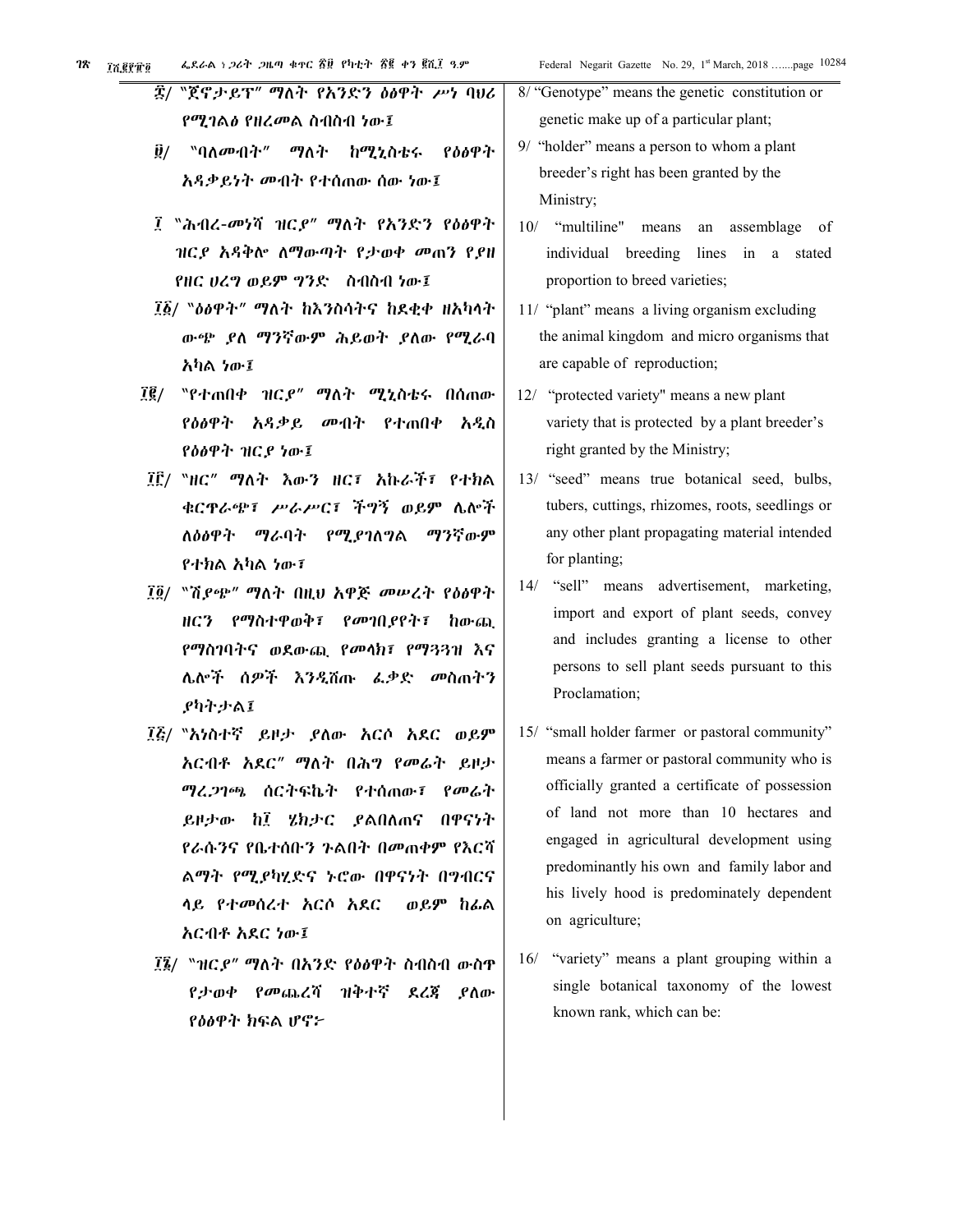- ሀ) ከእንድ ከታወቀ ጄኖታይፕ ወይም ከብዙ ጄኖታይፖች ዋምረት በሚመነጩ ባሀርያት መታየት የሚገለጽ፤
- ለ) ካሉት ባሀርያት መካከል ቢያንስ በአንዱ ከሌሎች ማናቸውም የዕፅዋት ስብስቦች የሚለይ፤ እና
- ሐ) ባሀርያቱን ሳይቀይር መራባት በመቻሉ ምክንያት እንደ አንድ ዓይነት ሲወሰድ የማችል፤
	- የዕፅዋት ስብስብ ነው፤
- ፲፯/ ``ሚኒስቴር" ማለት የእርሻና ተፌዋሮ ሀብት ሚኒስቴር ነው፤
- ፲፰/ "ሰው" ማለት የተፌዋሮ ሰው ወይም በሕግ የሰውነት መብት የተሰጠው አካል ነው፤
- ፲፱/ ማንኛውም በወንድ ጾታ የተገለጸው ሴትንም ያካትታል።

#### <u> ፫. *የተልጸሚነት ወ*ሰን</u>

ይህ አዋጅ ሚኒስቴሩ በመመሪያ እንዳይፌጸምባቸው ከሚወስናቸው የዕፅዋት ጀነራ እና ዓይነቴዎች በስተቀር በሁሉም የዕፅዋት ቤተሰቦችና ዓይነቴዎች ሳይ በመሳው አገሪቱ ውስዋ ተፌጻሚ ይሆናል።

## <u>ክፍል ሁለት</u> <u>የዕፅዋት አዳቃይ መብቶች</u>

# ፬. <u>የዕፅዋት ዝርያ ዋበቃ ለማግኘት ማሟሳት ያለበት</u> <u>መስፌርት</u>

፩/ የዕፅዋት ዝር*ያ* ለዋበቃ ብቁ የሚሆነው*፦* 

- ሀ) ማመልከቻ በሚቀርብበት ወቅት በአንድ ወይም ከዚያ በላይ በሆኑ በግልጽ በሚታዩ ባሀርደት ከዚህ በፊት ከሚታወቁ ሌሎች ዝርያዎች የተለየ ስለመሆኑ በተለምዶ የሚታወቅ፤
- ለ) በእውን ዘር ወይም ያለ እውን  $HC$ የሚራባበትን የተለዩ ባህርያትን በሚመለከተ በበቂ ሁኔታ ወዋነት ያለው፤
- a) defined by the expression of the characteristics resulting from a given genotype or combination of genotypes;
- b) distinguished from any other plant grouping by the expression of at least one of said characteristics; and
- c) considered as a unit with regard to its suitability for being propagated unchanged;
- 17/ "Ministry" means the Ministry of Agriculture and Natural Resource;
- 18/ "person" means a natural or juridical person;
- 19/ any expression in the masculine gender includes the feminine.

#### 3. Scope of Application

This Proclamation shall apply to all genera and species of plants throughout the country, except those genera and species of plants excluded by the directives of the Ministry.

# **PART TWO PLANT BREEDER'S RIGHTS** 4. Criteria for Protection of Plant Variety

- 1/ A plant variety shall be eligible for protection, when:
	- a) distinct in one or more identifiable characteristics from any other variety, the existence of which is a matter of common knowledge at the date of application;
	- b) uniform with regard to its particular features of sexual reproduction or vegetative propagation, sufficiently homogenous or a well-defined multiline;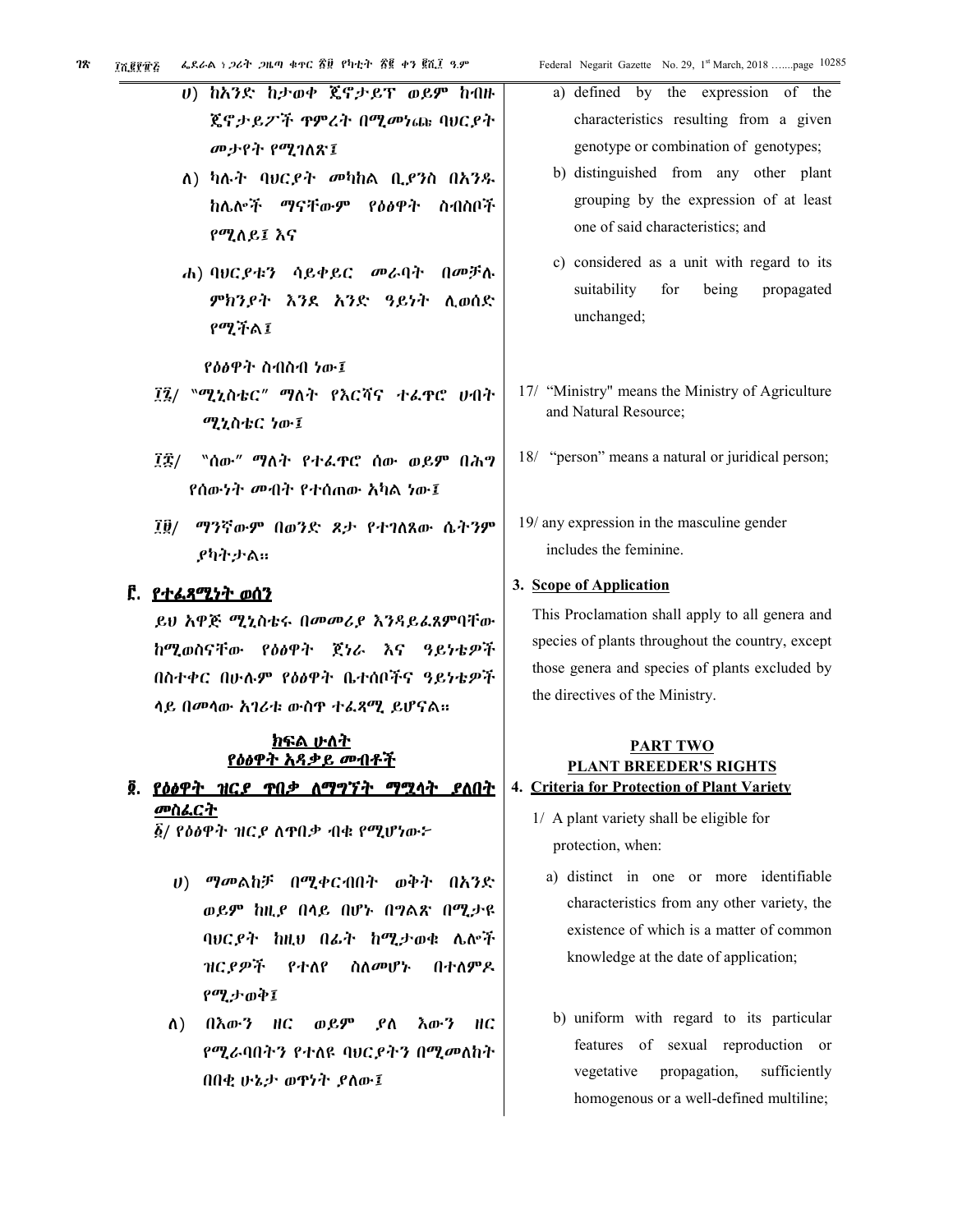- ሐ) ከተደ*ጋጋሚ ማራ*ባትና ማባዛት ዑደት በኋላ የተለየ ባሀር የቱን ሳይለውዋ ይዞ የሚቆይ፤ እና
- መ) ማመልከቻ ከቀረበበት ቀን በፊት ዝርያው አዲስ የሆነና ዘሩ ወይም የተሰበሰበው የዝርደው ምርት በኢትዮጵያ ግዛት ከአንድ *ዓመት* ለበለጠ ጊዜ በንግድ *ገ*በ*ያ* ላይ *ያ*ልዋለ፣ ወይም ከኢትዮጵ*ያ* ውጪ ከሆነ የዛፍ ወይም የወይን ዝርያ ከሆነ ከስድስት ዓመት ለበለጠ ወይም ሌሎች ዝርያዎች ከሆኑ ከአራት ዓመት ለበለጠ ጊዜ በንግድ ገበያ ሳይ ያልዋለ፣

ሲሆን ነው።

- ፪/ ይህ አዋጅ በጸናበት ቀን በንግድ ግብይት ላይ የሚገኙ ዝርደዎች በዚህ አንቀጽ ንዑስ አንቀጽ  $(\vec{\hat{g}})$   $(\vec{\theta})$  መሠረት ስዋቢቃ ብቁ የሚሆኑት፦
	- ሀ) አዋጁ ከጸናበት ቀን ጀምሮ በሚታሰብ በአንድ *ዓመት ጊ*ዜ ውስዋ ማመልከቻ ሲቀርብ፤ እና
	- ለ) በዚህ አዋጅ በአንቀጽ ፲ መሥረት የዕፅዋት የአዳቃይ መብት በዕፅዋት አዳቃዮች መብት *መዝገ*ብ ውስዋ ሲመዘገብ**።** ይሆናል።
- ፫/ ሚኒስቴሩ የአርሶ አደር ወይም የከፊል አርብቶ አደር ዝርያዎች የዕፅዋት አዳቃዮች መብት ማግኘት እንዲችሉ ቀለል ያለ የተለየ፣ ወዋነት ያለው እና ከቦታ ቦታ ሊቀያየር የማይችል የዝርያ ባህሪ መስፌርቶችን በመመሪያ ያወጣል።
- ፬/ ሚኒስቴሩ አቻ የሙከራ ዘዴ ከሚከተሉ አገሮች ለተገኘ ተመሳሳይ ዝርያ የተደረገ የተለየ፣ ወዋነት ደለው እና ከቦታ ቦታ ሊቀደየር የማይችል የዝርደ ባህሪ ሙከራ ውጤት ዕውቅና ሊሰዋ ይችላል፣
- $\vec{k}$ / በዚህ አንቀጽ ንዑስ አንቀጽ  $(\vec{k})$ (መ) የተጠቀሰው ቢኖርም ሚኒስቴሩ ለአገሪቷ ብሔራዊ ዋቅም *ያ*ስገኛል ብሎ ካመነበት ከዚህ በፊት በውጭ አገር
- c) stable in its distinctive characteristics after repeated reproduction or multiplication cycles; and
- d) New, in that, prior to the date of application, the seed or harvested material had not been available on the commercial marketing for more than one year in the territory of Ethiopia; or more than six years for varieties of trees or vines, or more than four years for any other species in the territory of any other state;
- 2/ The variety available on the commercial effective market on the date this Proclamation shall be eligible for protection pursuant of sub-article  $(1)$   $(d)$  of this Article when:
	- a) application is lodged within one year from the entry into force of this Proclamation; and
	- b) the breeder's right is entered in the register of Plant breeders' right as provided under Article 10 of this Proclamation.
- 3/ The Ministry shall prescribe less stringent uniformity distinctness, and stability requirements for the eligibility of farmer or pastoral community' varieties for plant breeders' right by ministerial directive.
- 4/ The Ministry may recognize the distinctness, uniformity and stability results obtained for the same variety in other countries recognized as having equivalent testing procedures.
- $5/$  Not withstanding sub-article (1) (d) of this Article, the Ministry may allow the registration of plant breeder's right already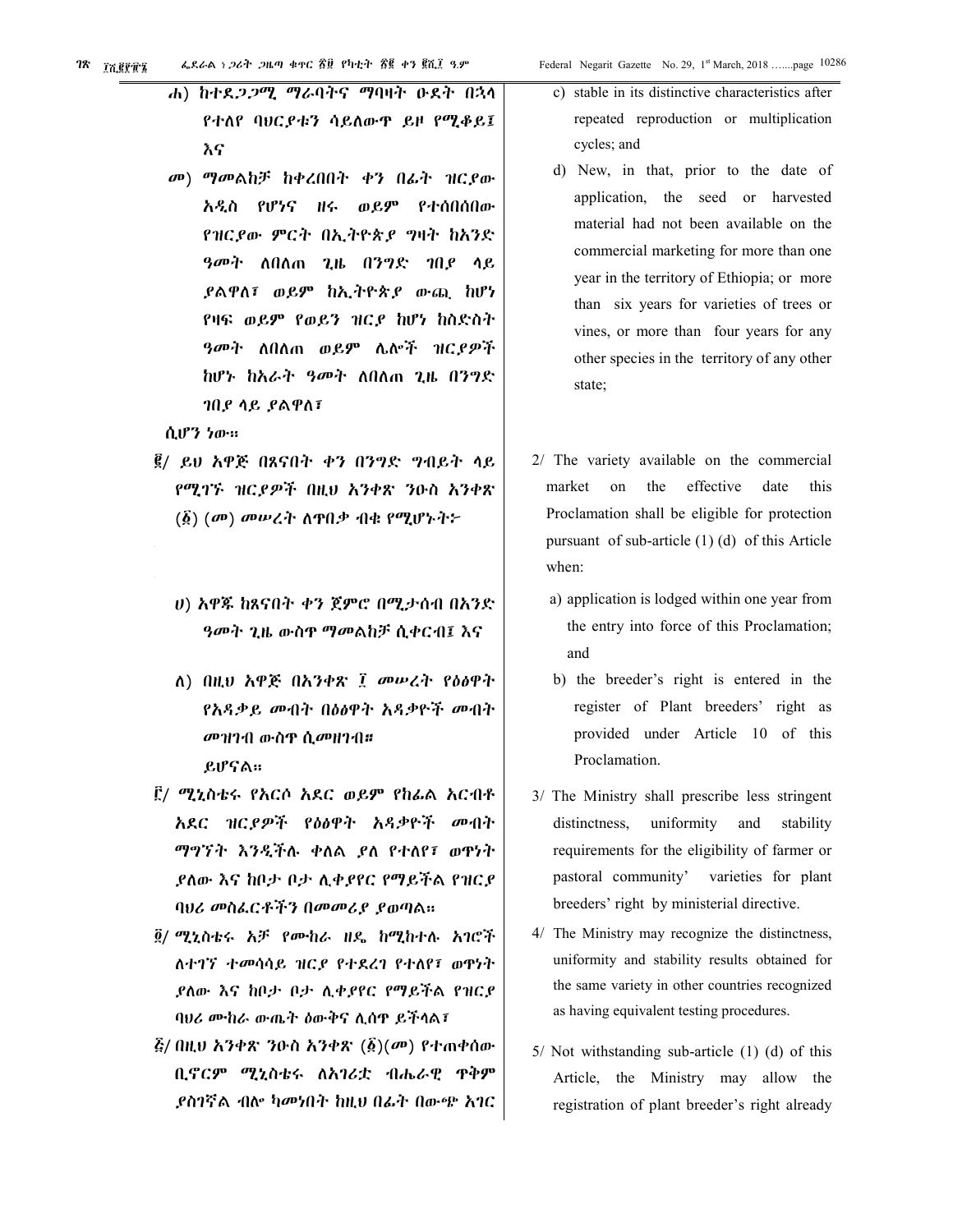የተመዘገበን የዕፅዋት አዳቃይ መብት ተቀብሎ በዕፅዋት አዳቃዮች መብት መዝገብ ውስዋ እንዲመዘገብ ሊፈቅድ ይችላል፤ ሆኖም 93 የዕፅዋት አዳቃዮች መብት የቆይታ  $2<sub>th</sub>$ የሚሰላው በውጪ አገር ለመጀመሪያ ጊዜ መብቱ ከተመዘገበበት ቀን ጀምሮ ይሆናል።

## <u>ễ. የዕፅዋት አዳቃይ መብት ወሰን</u>

- ፩/ በዚህ አዋጅ ከክልከላ <del>ነፃ ስለመ</del>ሆንና ስለገደቦች የተደነገጉት እንደተጠበቁ ሆነው የዕፅዋት አዳቃይ መብት ባለቤት መብቱ የተጠበቀ ዝርያን ዘር እና የዘር አካል፦
	- ሀ) መሸዋ ወይም ሌሎች ሰዎች እንዲሽጡ ፌቃድ የመስጠት፤ እና
	- ለ) የማባዛት ወይም ሌሎች ሰዎች ለገበ ያ እንዲደባዙ ፌቃድ የመስጠት፤
	- ብቸኛ መብት ይኖረዋል።
- $\vec{g}$ / በዚህ አንቀጽ ንዑስ አንቀጽ ( $\vec{g}$ ) የተደነገገው መብት በሚከተሉት ሳይም ተግባራዊ ይሆናል፦
	- ሀ) ዝርያው በዋነኛነት ዋበቃ ከተደረገለት ሌላ ዝርያ የተገኘ ሆኖ ነገር ግን ዝርያው የተገኘበት ዝርደ ራሱ በዋነኛነት ዋበቃ ከተደረገለት ሌላ ዝርያ የተገኘ ያልሆነ えろえげうエ
	- ለ) ዋቢቃ ከተደረገለት ዝርያ ግልጽ የሆነ ልዩነት የሌላቸው ዝርያዎች፤ እና
	- ሐ) ዝርያዎቹን ለማምረት የተጠበቀውን ዝርያ በተደ*ጋጋሚ መ*ጠቀም የሚያስፌልጉ ዝር*ያዎች* ሳይ ተግባራዊ ይሆናል።
- ፫/ አዳቃዩ የተሻሻለ ዝርያውን ያበለጸገው የእርሶ አደሮች ወይም የከፊል አርሶ አደሮች ዝርዖ ዱር በቀል ዕፅዋት፣ እና ሌሎች ዝርደዎችን እና የማህበረሰብ እውቀትን ተጠቅሞ ከሆነ የዕፅዋት አዳቃይ መብት የሚሰጠው እና ተግባራዊ የሚሆነው በሀገሪቷ የብዝሃ ህይወት ሃብትና የማህበረሰብ **ዕውቀት እርክቦትና የማህበረሰብ መብቶች ህግ** በሚፌቅደው መሠረት ሲሆን፤ ይኸውም፦

registered abroad, where such registration is deemed to be in Ethiopia's national interest; provided, however, that the duration of the right shall be calculated from the date the right was first registered in the foreign country.

#### 5. Scope of Plant Breeders' Right

- 1/ Subject to the exemptions and restrictions provided for in this Proclamation, a plant breeder's right gives the holder the exclusive right to:
	- a) sell or give permission to other persons to sell and
	- b) produce or give permission to other persons to produce for market,

the protected seed or the propagating material of the protected variety.

- $2/$  The provisions of sub-article  $(1)$  of this Article shall also apply in respect of:
	- a) varieties which are essentially derived varieties of a protected variety where this protected variety is not itself an essentially derived variety;
	- b) varieties that are not clearly distinguishable from the protected variety; and
	- c) varieties whose productions require the repeated use of the protected variety.
- 3/ Where an improved variety is developed using material from a farmers' or pastoral communities' variety, wild relatives of crop plant and other varieties and community knowledge a plant breeder's right may only be granted and exercised if the breeder has, in accordance with prevailing national laws on access and benefit-sharing of biodiversity of the country: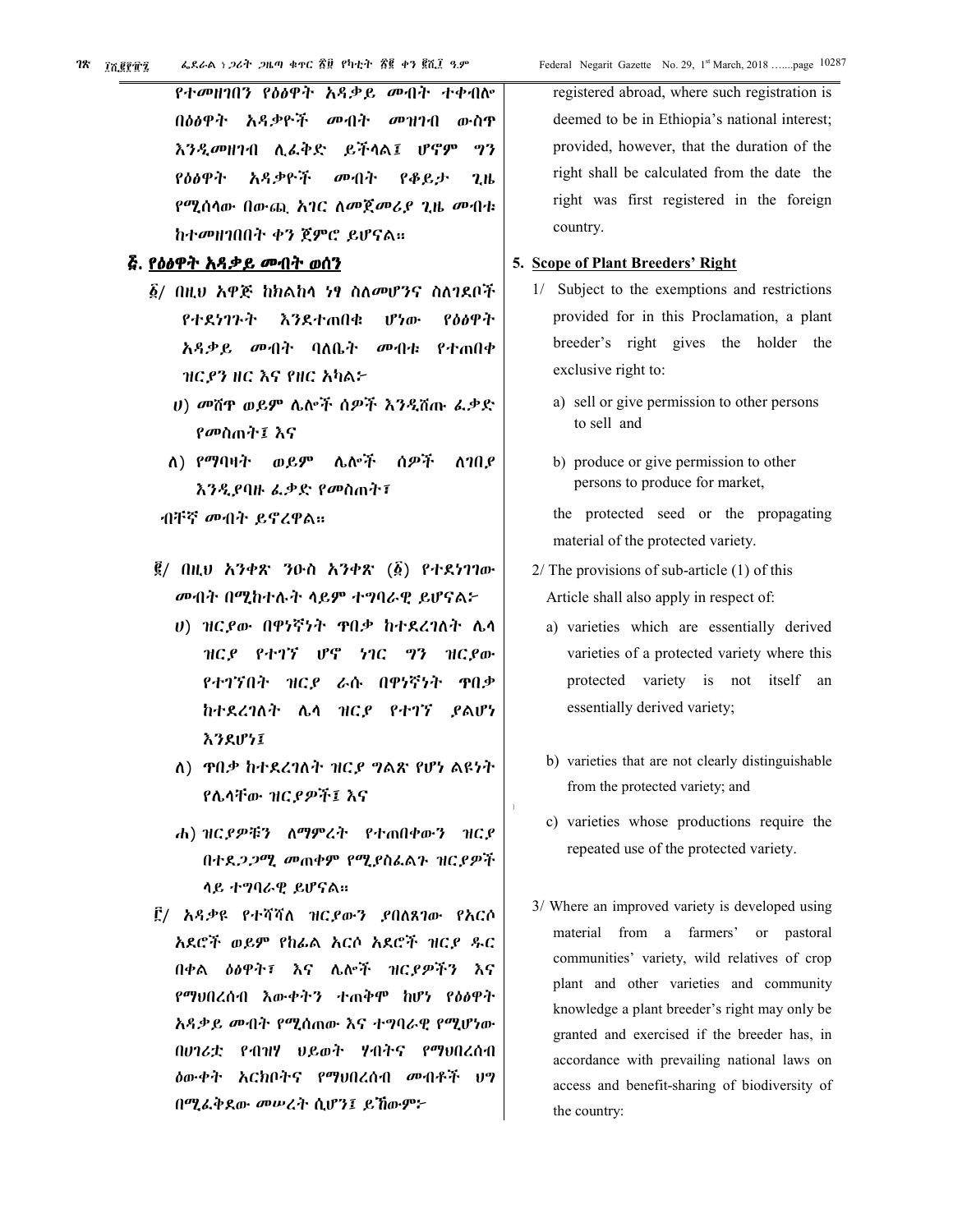| ሀ)ዝርያውን እና ከዝርያው <i>ጋ</i> ር የተያያዘ            |
|----------------------------------------------|
| <i>ለ</i> ውቀትን ለመጠቀም ቅድሚ <i>ያ ይ</i> ሁንታ       |
| ሲኖር፤ እና                                      |
| ለ) የ <i>ጋራ</i> ዋቅምን የሚያስጠብቅ ስምምነት ላይ         |
| የተደረሰ ሲሆን፤                                   |
| ነው።<br>፬/ የመንግሥት የምርምር ተቋሞች የመብቱ ባለቤት        |
| ሲሆኑ ሚኒስቴሩ በ <i>መመሪያ</i> በሚያወጣቸው              |
| መስፌርቶች መሠረት የሚሰጠው ፌቃድ የሕዝብ                   |
| <i>ህብት መ</i> ሆኑን የሚ <i>ያንፀ</i> ባርቅ መሆን አለበት። |
|                                              |
| <i>ξ/ በዚህ አዋጅ መሠረት የሚ</i> ሰዋ <i>ማን</i> ኛውም   |
| የዕፅዋት አዳቃይ መብት ምስክር ወረቀት እና                  |
| ሌሎች አገልግሎቶች በሚኒስትሮች ምክር ቤት                   |
| በሚወጣው ደንብ መሥረት ተገቢው                          |
| የአገልግሎት ክፍ <i>ያ የሚ</i> ፌጸምባቸው እና ሌሎች         |
| ዝርዝር መስፌርቶች የሚኖሩት ይሆናል።                      |

#### ፮. <u>የዕፅዋት አዳቃይ መብት ተሬፃሚ የማይሆንባቸው</u>

የዕፅዋት አዳቃይ መብት በሚከተሉት ዝርያዎች ላይ ተፈፃሚ አይሆንም፦

- $\vec{\bm{\delta}}$ / በግል <u>ለሚመረትና</u> ለንግድ አባል ማስቀት በማይውል ዝርያ፤
- $\vec{e}$  / ለትምህርት ስሙከራ፣ ለምርምር ወይም አገልግሎት በሚውል ዝርያ፤ ወይም
- ፫ ሌላ ዝር*ያን* ለማዳቀል በሚውል ዝር*ያ*።
- ፯. <u>የአርሶ አደሮች ወይም የከፊል የአርብቶ አደሮች</u> መብት

በዚህ አዋጅ ሌሎች ድን*ጋ*ጌዎች ቢኖሩም ዋቢቃ የተደረገሳቸው ዝርያዎችን በተመለከተ የሚከተሉት *የአርሶ አ*ደር ወይም የከፊል አርብቶ አደር *መ*ብቶች የተጠበቁና እውቅና ደገኙ ናቸው፦

*፩/ አነ*ስተኛ ይዞታ ደለው አርሶ አደር ወይም ከፊል <u>አርብቶ አደር *ያመ*ረተውን ማንኛውንም ዝር*ያ* ምርት</u> ለዘርነት የማስቀመዋ፣ የመጠቀም፣ የመለዋወዋ እና ከንግድ ግብይት ውጭ የመሽዋ መብት፤

- a) obtained prior informed consent on the use of that material and the associated knowledge; and
- b) concluded a benefit sharing agreement on mutually agreed terms.
- 4/ Where a public research institute is the holder of a plant breeder's right, the Ministry may require the licensing terms to reflect the public-good nature of the right in accordance with parameters set forth by the Ministry.
- 5/ Any certificate of breeder's right issued under this Proclamation and other related services may be subject to a payment of fee and such other requirements as may specify in the regulation to be issued.

# 6. Exemptions to Plant Breeder's Right

The following varieties do not confer plant breeder's right:

- 1/ privately or for non-commercial purposes;
- 2/ for experimental, research or educational purposes; or
- 3/ for the purpose of breeding other varieties.

#### 7. Farmers' or pastoral communities' Right

Notwithstanding any other provisions this Proclamation, the following farmer's or pastoral community's rights on protected variety shall be recognized and protected:

1/ small holder farmers or pastoral community shall have the right to save, use, exchange and sell farm-saved seed of any variety on the non-commercial marketing;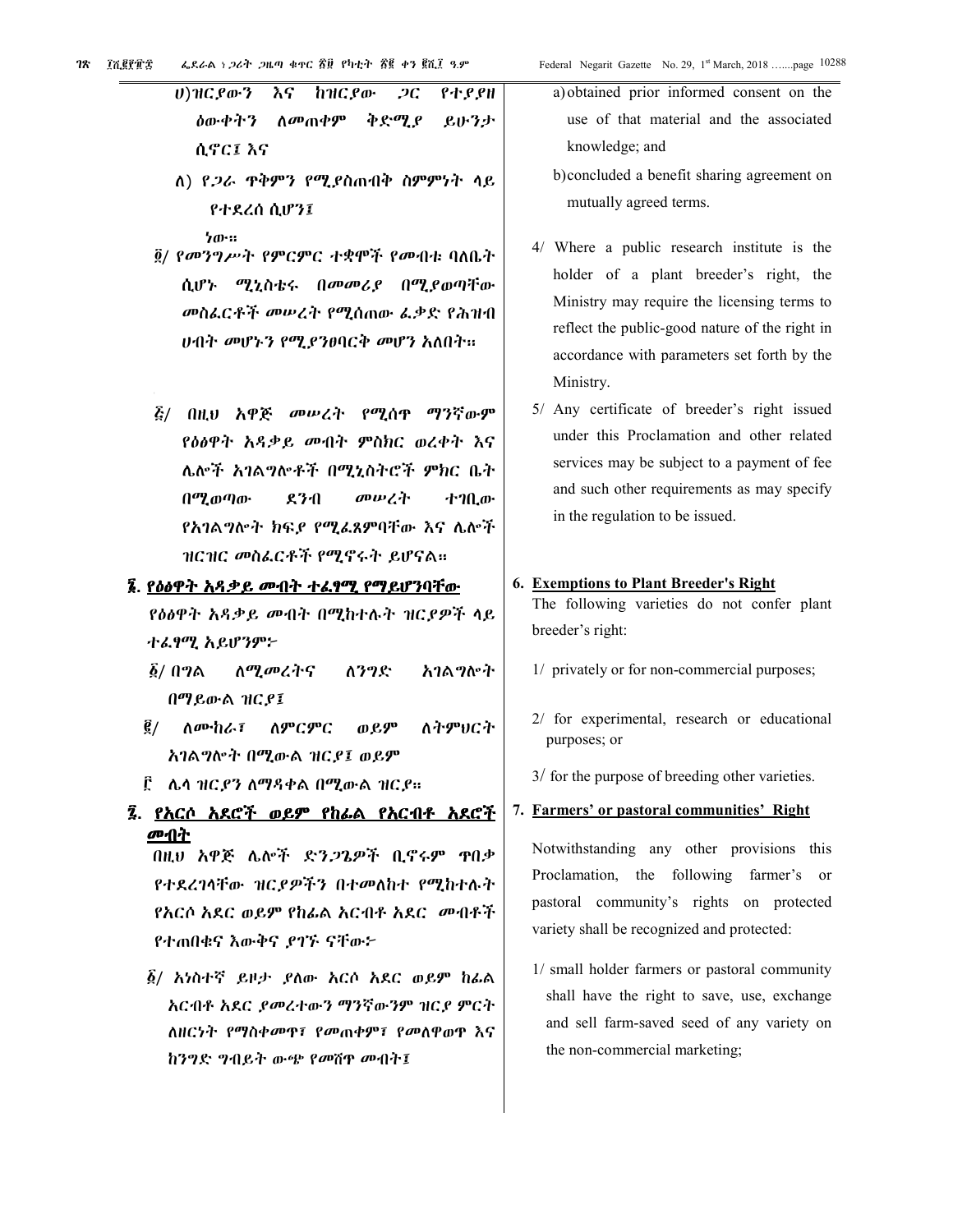| ፌደራል ነ ጋሪት ጋዜጣ ቁተር ፳፱ የካቲት ፳፪ ቀን ፪ሺ፲ ዓ.ም<br>in EP T D                                                                                                                                                   | Federal Negarit Gazette No. 29, 1st March, 2018 page 1028                                                                                                                                                                                                                       |
|---------------------------------------------------------------------------------------------------------------------------------------------------------------------------------------------------------|---------------------------------------------------------------------------------------------------------------------------------------------------------------------------------------------------------------------------------------------------------------------------------|
| ፪/ ማንኛውም አርሶ አደር ወይም ከፊል አርሶ አደር                                                                                                                                                                        | 2/ any farmer or pastoral community shall have                                                                                                                                                                                                                                  |
| ያመረተውን ዘር በቀዋታ ለኑሮው የሚደግፉ                                                                                                                                                                               | the right to save and use farm-saved seed of                                                                                                                                                                                                                                    |
| የምግብ ሰብልንና ሌላ ዓይነት ዘርን የማስቀመዋ                                                                                                                                                                           | any variety of food crops and other species                                                                                                                                                                                                                                     |
| እና የመጠቀም መብት።                                                                                                                                                                                           | that directly supporting his livelihoods.                                                                                                                                                                                                                                       |
| ፰. <u>በዕፅዋት አዳቃይ መብት ላይ ስለተጣሉ ገደቦች</u> ፣<br>፩/ ለሕዝብ ዋቅም አስፈሳጊ ሆኖ በተገኘ<br>2 <sub>th</sub>                                                                                                                | 8. Restrictions on Plant Breeder's Right<br>1/ The Ministry may, when public interest                                                                                                                                                                                           |
| በሚከተሉት ምክንያቶች ሚኒስቴሩ በዕፅዋት                                                                                                                                                                               | requires due to the following grounds, put                                                                                                                                                                                                                                      |
| አዳቃይ መብት አጠቃቀም ላይ ገደብ ሲዋል                                                                                                                                                                               | restrictions on the exercise of a plant                                                                                                                                                                                                                                         |
| ይችላል፦                                                                                                                                                                                                   | breeder's right where:                                                                                                                                                                                                                                                          |
| $U)$ የዕፅዋት<br>አዳቃይ<br>መብት<br>የተሰጠው<br>ማንኛውም ሰው የተጠበቀውን ዝርደ ዘር<br>የሚፌልጉ የተጠቃሚዎችን ፍላጎት ማሟላት<br>ካልቻለ ወይም ለማሟላት ፌቃደኛ ካልሆነ፣<br>ወይም                                                                           | a) the right holder of a protected seed<br>variety is unable or unwilling to meet the<br>demand for seed of a particular protected<br>variety; or                                                                                                                               |
| የዕፅዋት አዳቃይ መብት ሲተገበር በምግብ<br>$\Lambda$ )<br>ዋስትና፣ በሕዝብ ጤና፣ በብዝሀ-ህይወት፣<br>በአካባቢ ላይ ወይም በሌሎች የሕዝብ ዋቅም<br>በሆኑ ጉዳዮች ላይ ጉዳት የሚያደርስ መሆኑን<br>በዚህ ጉዳይ ላይ ከሚመለከተው አግባብነት<br><i>ያስው አካል ጋር በመመካከር የተወሰነ ከ</i> ሆነ። | the exercise of the right is likely to<br>b)<br>adversely affect food security, public<br>biological<br>diversity,<br>health,<br>the<br>environment or other matters of public<br>interest, as determined in consultation<br>with the competent authorities on such<br>matters. |
| ፪/ በዕፅዋት አዳቃይ መብት ሳይ ገደብ ሲጣል                                                                                                                                                                            | 2/ The restriction on plant breeder's right shall                                                                                                                                                                                                                               |
| የሚችለው ሚኒስቴሩ በሚያወጣው<br>$\omega \omega$                                                                                                                                                                   | only be limited to the conditions and extents                                                                                                                                                                                                                                   |
| በተገለጸው ሁኔታና መጠን መሠረት ሆኖ በዚህ                                                                                                                                                                             | specified in the directives of the Ministry; and                                                                                                                                                                                                                                |
| $\lambda$ ንቀጽ ንዑስ አንቀጽ $1(U)$ የተጠቀሱት ሲሻሻሉ                                                                                                                                                               | shall be lifted as soon as conditions stated in                                                                                                                                                                                                                                 |
| <i>ገ</i> ደቡ መነሳት አለበት።                                                                                                                                                                                  | this article sub article $1(a)$ are improved.                                                                                                                                                                                                                                   |

- ፫/ ሚኒስቴሩ በዕፅዋት አዳቃይ መብት አጠቃቀም ሳይ ገደብ ለማድረግ ሲወሰን፦
	- U) የተጣሉ ገደቦችን ዝርዝር በመግለጽ የውሳኔውን *ግ*ልባጭ ለባለ*ሙ*ብቱ መስጠት፤
	- ለ) ገደብ ስለመጣሉ ለሕዝብ ማሳወቅ፤ እና

አለበት።

ሐ) በዚህ አንቀጽ ንዑስ አንቀጽ  $1(U)$  መሠረት ገደብ በመጣሉ ለባለመብቱ የሚከራለውን ካሣ መወሰን፤

breeder's right, it shall: a) give to the right holder the copy of the decision specifying the particulars of the

restrictions on the exercise of a plant

put

3/ When the Ministry decides to

large; and

- restrictions; b) notify the restriction to the public at
- c) determine the compensation to be paid to the right holder based on this article sub article  $1(a)$ .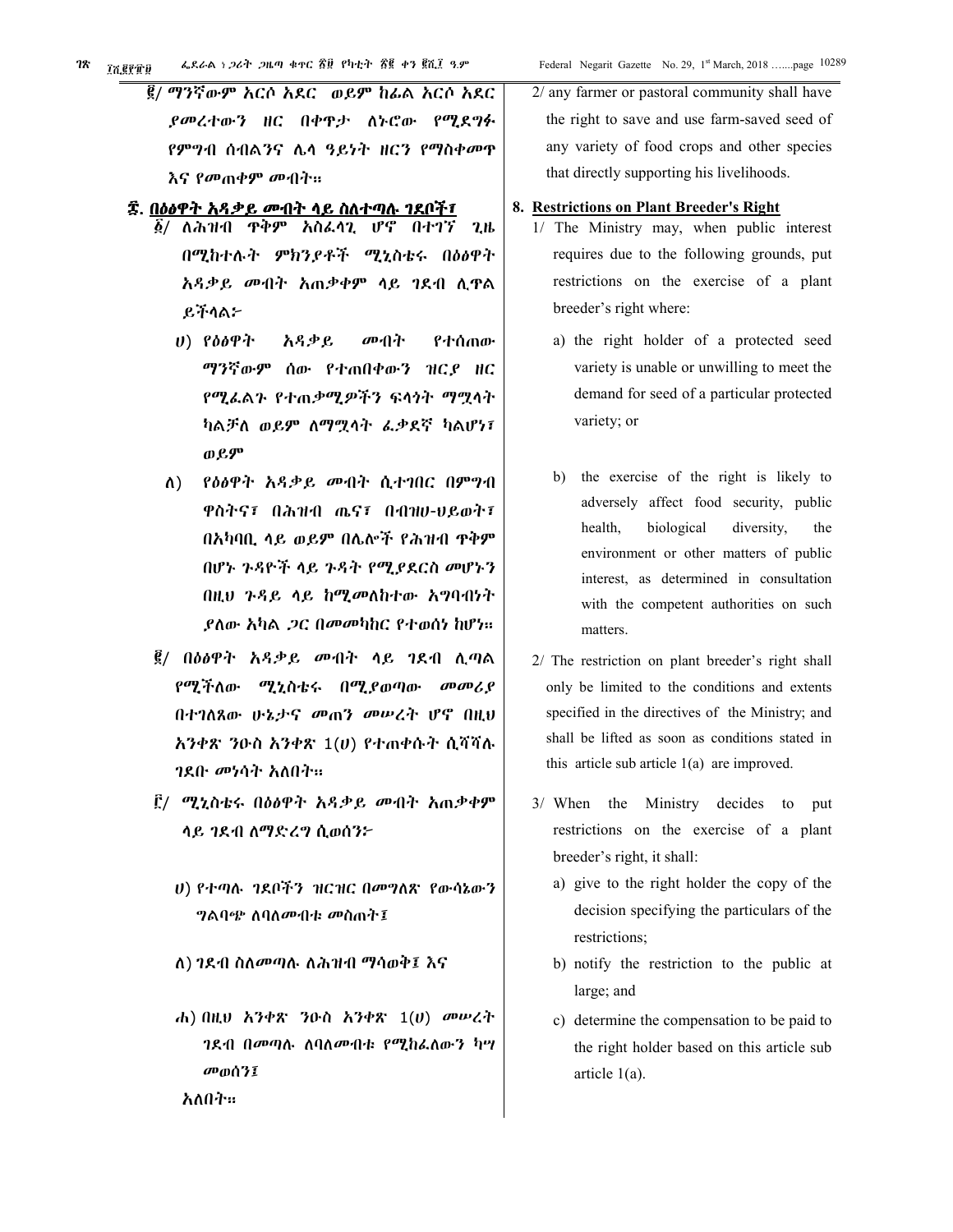#### ፱. <u>የግዴታ ፌቃድ</u>

- ፩/ በዚህ አዋጅ በአንቀጽ (፰) የተደነገገው እንደተጠበቀ ሆኖ፣ የሕዝብን ዋቅም ለመጠበቅ ሲባል ፍላጎት ያለው ማንኛውም ሰው ሲ*ያመ*ለክት ሚኒስቴሩ በሚያወጣው መመሪያ መሠረት የግዴታ ፌቃድ ሊሰዋ ይችላል።
- ፪/ ሚኒስቴሩ የግዴታ ፌቃድ ሲሰዋ የሚችለው፦
	- *ህ*) ባለ*ሙ*ብቱ የተጠበቀውን ዝር*ያ* ዘር ለጠቅሳሳው ሕዝብ ፍላጎት በሚበቃ መጠን የማያመርትና ለሽደጭ የማደቀርብ ከሆነና ሌሎች ሰዎች የተጠበቀ ዝርያውን НC *እንዲያመርቱና* የከለከለ እንደሆነ ወይም እንዲሽጡ ፌቃድ ፌቃደኛ *ፌ*ቃድ ለመስጠት ሳይሆን የቀረ እንደሆነ፤ ወይም
- $\Lambda$ ) በብሔራዊ ደረጀ የምግብ ዋስትና ወይም የሕዝብን ጨንነት ለማረጋገዋ አስፌሳጊ ሆኖ ሲገኝ፤

ብቻ ነው።

- ፫/ የግዴታ ፌቃድ የተሰጠው ሰው ስባለ*መብቱ* ሊከፍል የሚገባው የክፍያ መጠን፤ የግዴታ ፌቃዱ ጸንቶ የሚቆይበት ጊዜ እና ሌሎች ዝርዝር ንዳዮች በደንብ ይወሰናል።
- ፬/ የግዴታ ፌቃድ የተሰጠው ሰው የባለ*ሙ*ብቱ ፌቃድ ያስፌል ጋቸው የነበሩ ማናቸውንም ተግባሮች ለማከናወን ባለመብቱ የሚኖረውን ያህል መብት እና ተጠያቂነት ይኖረዋል፤ ይህም ሲደረግ በሚኒስትሩ እውቅና ይሆናል።
- *ξ/ የግዴታ ፌ*ቃድ መሰጠቱ ባለመብቱ ዝር*ያ*ውን ከመጠቀም ወይም ሌሎች ሰዎች እንዲጠቀሙበት ፌቃድ ከመስጠት አያግደውም።
- ፮/ ሚኒስቴሩ ከሚከተሉት ምክንያት በአንዱ የግዴታ ፌቃዱን ሊሰርዝ ወይም ሊ የቋርጥ ይችላል፦

#### 9. Compulsory Licensing

- 1/ Without prejudice to the provisions of Article (8) of this Proclamation, the Ministry may, to safeguard public interest, grant a compulsory license upon application by any interested person.
- 2/ The Ministry may grant a compulsory license only if:
	- a) the holder is not producing and selling the seed of the protected variety in sufficient amount to meet the needs of the general public and has refused to license other persons to produce and sell the seed of the protected variety or is not willing to give such license under reasonable terms; or
	- b) it is necessary to ensure only national food security or public health.
- 3/ The amount of remuneration to be paid by the compulsory licensee to the right holder, the validity period of the compulsory license and other conditions necessary shall be determined by Regulation to be issued.
- 4/ A person to whom a compulsory license is granted shall have corresponding right and accountability to perform any activity for which the authorization of the holder would have been required; this shall be performed with the knowledge of the ministry.
- 5/ The granting of compulsory licensing shall not preclude the holder from using the variety or to grant a license to others.
- 6/ The Ministry may cancel or terminate the compulsory license on one of the following grounds: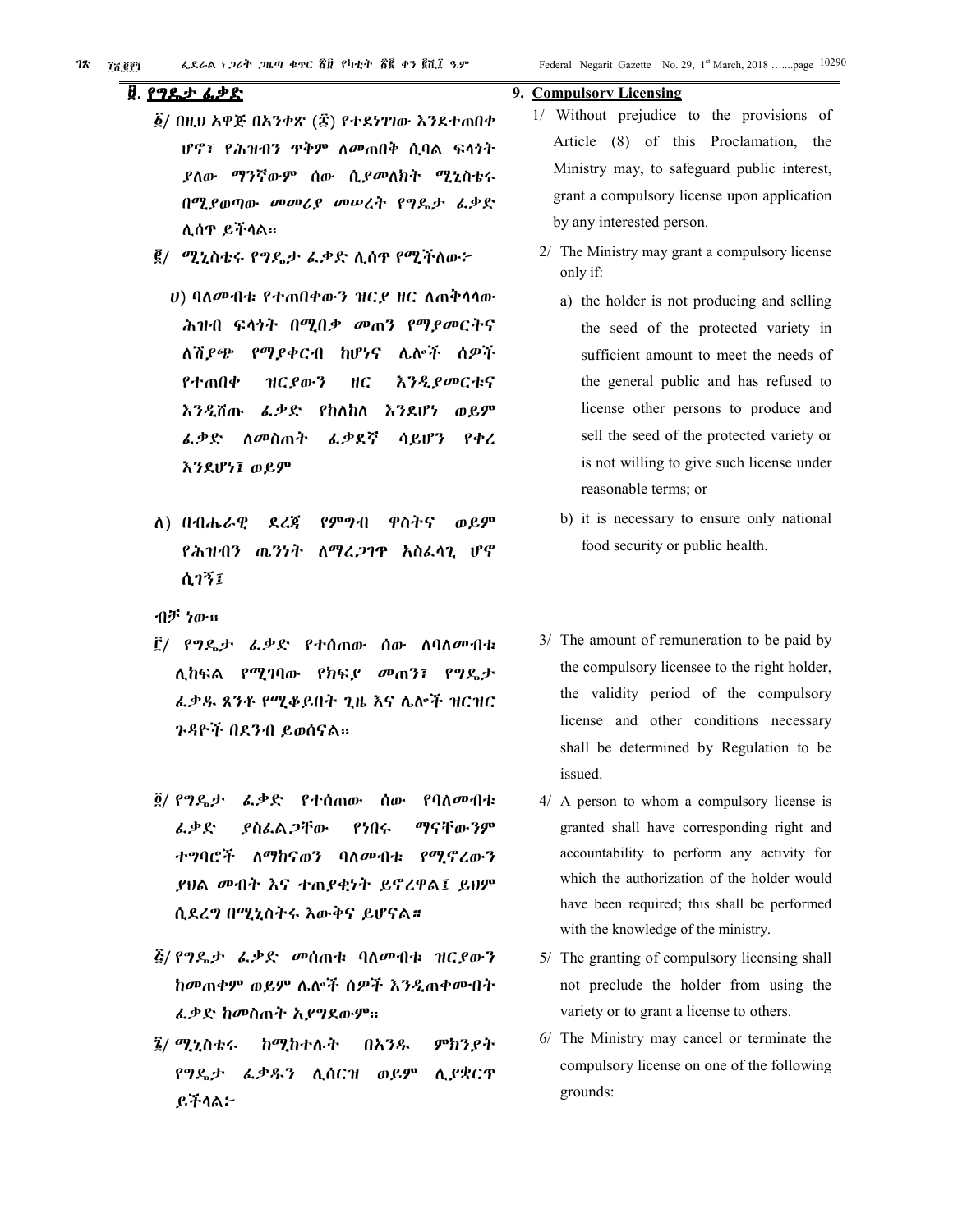ሀ) የግዴታ ፈቃዱ የተሰጠበት ምክንያት አስፌሳጊነት ,የበቃ ወይም ሊቀዋል የማይችል ሲሆን ወይም፤

- ለ) ባለፌቃዱ በተሰጠው ፌቃድ መሠረት ሥራውን በተገቢው የጊዜ ገደብ ውስዋ ካልጀመረ ወይም ለመጠቀም በቂ ዝግጅት ካላደረገ ወይም፤
- ሐ) በዚህ እንቀጽ ንዑስ እንቀጽ (፫) መሠረት ሚኒስቴሩ በሚወጣው ደንብ ውስዋ የተመለከቱ ግዴታዎች ያልተከበሩ እንደሆነ፤

ነው።

#### <u>፤. የዕፅዋት አዳቃይ መብት ስለሚቆይበት ዘመን</u>

የዕፅዋት አዳቃይ መብት ዋበቃ ዘመን መቆጠር የሚጀምረው የዕፅዋት የአዳቃይ መብት ከተሰጠበት *እ*ስት አንስቶ ሲሆን ዓመታዊ ሰብሎችን በተመለከተ ለ፳ ዓመት፤ ዛፎችን፣ የወይን ተክሎችን ወይም ሌሎች ቋሚ ተክሎችን በተመለከተ ለ፳፭ ዓመት ይሆናል።

## ፲፩. <u>የዕፅዋት አዳቃይ መብት ለማግኘት ብቁ ስለመሆን</u>

- ፩/ ማንኛውም የዕፅዋት አዳቃይ ኢትዮጵያዊ ይሁን የውጭ ሀገር ዜ*ጋ*፣ ነዋሪነቱ ኢትዮጵያ ውስዋ ቢሆንም ባይሆንም፣ ዝርያው ኢትዮጵያ ውስዋ ይሁን ውጭ ሀገር የተዳቀለ አዲስ ሳዳቀለው የዕፅዋት ዝርያ የዕፅዋት አዳቃይ መብት እንዲሰጠው ሲ*ያመ*ለክት ይችላል።
- ፪/ የእርሶ አደሮች ወይም የከፊል አርብቶ አደሮች ዝርያን የዕፅዋት በተመለከተ ዝር ያውን ,የበለጸገውን ማህበረሰብ የሚወክል ማንኛው**ም** ሰው ለማህበረሰቡ የዕፅዋት አዳቃይ መብት እንዲሰጠው ሲያመለክት ይችላል።
- ፫/ ሁለት ወይም ከሁለት በላይ የሆኑ ሰዎች የዕፅዋት ያዳቀሉ ዝር የውን በጋራ እንደሆነ የጋራ አዳቃዮች መብት ይሰጣቸዋል፤ ሆኖም ግን የጋራ መብት ካላቸው ሰዎች ውስዋ አንድ ወይም ከአንድ በላይ የሆኑ ሰዎች የዕፅዋት የአዳቃዮች መብት በተናጠል ማግኘት የሚችሉት ዝርያውን በ*ጋ*ራ ካበለ*ፀጉት* ሰዎች ፌቃዱ እንዲሰጣቸው መስማማታቸውን የሚያስረዳ በሰነድ አረ*ጋጋ*ጭ በተረ*ጋገ*ጠ ጽሑፍ ሲ*ያረጋገ*ዋ ይሆናል።
- a) if the reasons for granting compulsory license no longer exist or are unlikely to persist or;
- b) if the licensee has neither begun to exploit the license nor made serious preparations to do so within a reasonable time frame or;
- c) if the conditions stipulated under issue regulation pursuant to sub-article (3) of this Article are not respected.

#### 10. Duration of Plant Breeder's Right

The protection of plant breeder's right shall commence from the date of the grant of the breeder's right; and shall be for 20 years in the case of annual crops; and 25 years in the case of trees, vines and other perennial plants.

#### 11. Eligibility for Plant Breeder's Right

- 1/ Any plant breeder's whether he is an Ethiopian or a foreign national, or resident in Ethiopia or elsewhere, may apply for a plant breeder's right in respect of a new plant variety that is either bred locally or abroad.
- 2/ Any person representing the community that developed the variety, in the case of farmers' or pastoral communities' varieties, may apply for the community to obtain plant breeder's right.
- 3/ Where two or more persons breed a variety together they shall have right to secure joint holders right; provided, however, that anyone or more than one joint owner may apply and obtain a separate plant breeder's right if the remaining eligible joint owners have given their consent in written document authenticated by a notary.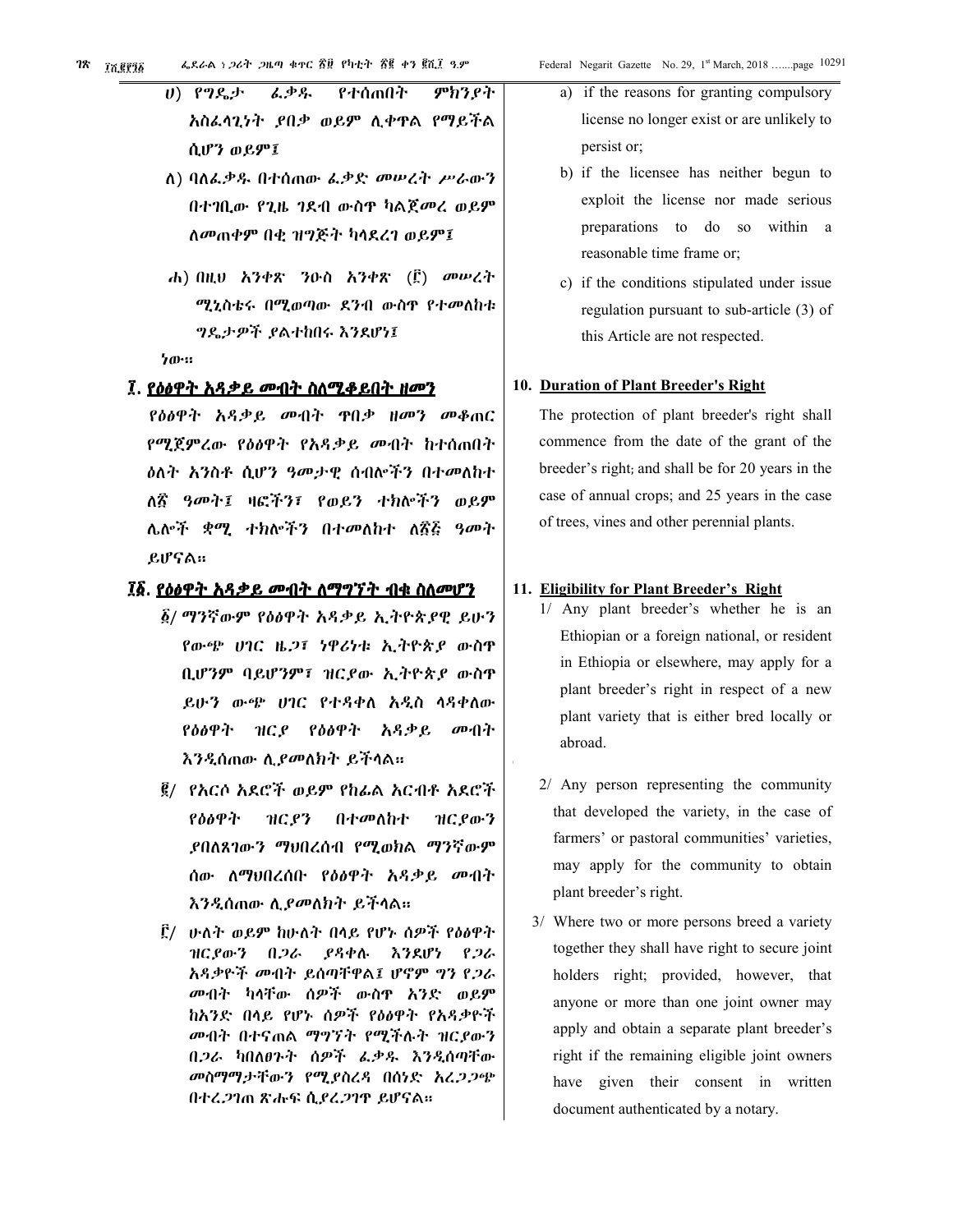- አዳቃዩ የመንግሥት ወይም የግል ተቋም በሆነ  $\tilde{g}/$ ጊዜ የዕፅዋት አዳቃይ መብቱ በድርጅቱ ስም ይሰጣል።
- *ξ/ አንድን የዕፅዋት ዝርያ ሁለት ወይም ከሁለት* በላይ የሆኑ ሰዎች ለየብቻቸው በተናጠል *ያዳቀሉ እን*ደሆነ የዕፅዋት የአዳቃይ መብት የሚሰጠው በመጀመሪያ ማመልከቻ ለሚኒስቴሩ ሳቀረበው ሰው ይሆናል።

# ፲፪. <u>የዝር*ያ* ስ*ያሜ እ*ጠቃቀም</u>

- ፩/ ማንኛውም በኢትዮጵ*ያ* ግዛት የሚኖር ሰው የተጠበቀ ዝርያን ዘር ለንግድ የሚሸዋ ከሆነ የተጠበቀውን ዝር*ያ ስያሜ መ*ጠቀም አለበት።
- $\vec{g}$ / የዝርያ ስያሜው ዋቅም ሳይ 介容の子 በሚውልበት ወቅት ስደሜው በግልጽ የሚለይና የሚነበብ እንዲሁም ስ,የሜው ከንግድ ምልክት፣ ከንግድ ስም ወይም ተመሳሳይ ምልክቶች ጋር የሚገናኝ በሆነ ጊዜ በግልጽ ተለይቶ ሊታወቅ *የሚችል መ*ሆን አለበት።

# ፲፫/ <u>በዝር*ያ* ስ*ያሚ አ*ሐ*ቃቀም ላይ ስለተጣሉ ገደቦች*</u>

- $\tilde{\beta}$ / ለዕፅዋት አዳቃይ የሚሰጠው የተጠበቀ ዝርዖ ስ*ያሜ* ከተመዘገቡ ተመሳሳይ ከሆኑ ዝር*ያ* ዓይነቶች *ጋ*ር አንድ ዓይነት ወይም ከሌላ ዝር*ያ* ስ,የሜ .ጋር የሚያደናግር መሆን የለበትም።
- $\frac{\mathbf{g}}{\mathbf{g}}$ / በተመዘገበ ዝርያ ስያሜ የተጠበቀ መብት ዝርያውን በተመለከተ የመብት ዋበቃ ጊዜው ያለፌ *እንኳ የዝርያውን ስያሚ* በነጻነት ቢሆንም ከመጠቀም የሚከለከል አይሆንም።
- Ê/ AH.V አዋጅ አንቀጽ  $\vec{l}$ **g** $(\vec{\pmb{\delta}})$ መሠረት የተጠበቀውን ዝርያ ስያሜ እንዲጠቀም ግዴታ የነበረበት ሰው ቀደም ብሎ በተመዘገበ መብት ምክንያት የዝርያውን ስያሜ እንዳይጠቀምበት የተከለከለ እንደሆነ ሚኒስቴሩ አዳቃዩን ሌሳ ስ*ያሜ እንዲያቀርብ መ*ጠየቅ አለበት። ይህም *ቀደም ብ*ለው የተሰጡ የሶስተኛ *ወገ*ኖች መብት ላይ ጉዳት ማድረስ አይኖርበትም።
- 4/ Where the breeder is a public or private institution, the plant breeder's right shall be granted in the name of the institution.
- 5/ Where two or more persons breed a variety independently from the other, the first to file an application with the Ministry shall be granted the plant breeder's right.

#### 12. Use of Variety Denomination

- 1/ Any person who, within the territory of Ethiopia, sells seed of a protected variety on the commercial marketing shall use the denomination of such variety.
- 2/ Where the variety denomination is used in writing, it shall readily be distinguishable and clearly legible; and if the denomination is associated with a trademark, trade name or similar indication it shall easily be recognizable as such.

# 13. Restrictions on the Use of Variety **Denominations**

- 1/ The variety denomination given to plant breeders as protected plant variety shall not, be similar another variety of the same botanical species or confuse with denomination of other protected variety.
- 2/ No rights in the designation registered as the denomination of the variety shall hamper the free use of the denomination in connection with the variety, even after the expiry of the breeder's right.
- $3/$  If a person who has obligation to use the denomination of protected variety registered pursuant to Article  $12(1)$  of this Proclamation is forbidden not to use the denomination of variety due to prior rights registered, the Ministry shall require the breeder to submit another denomination for the variety which may not affect third parties right.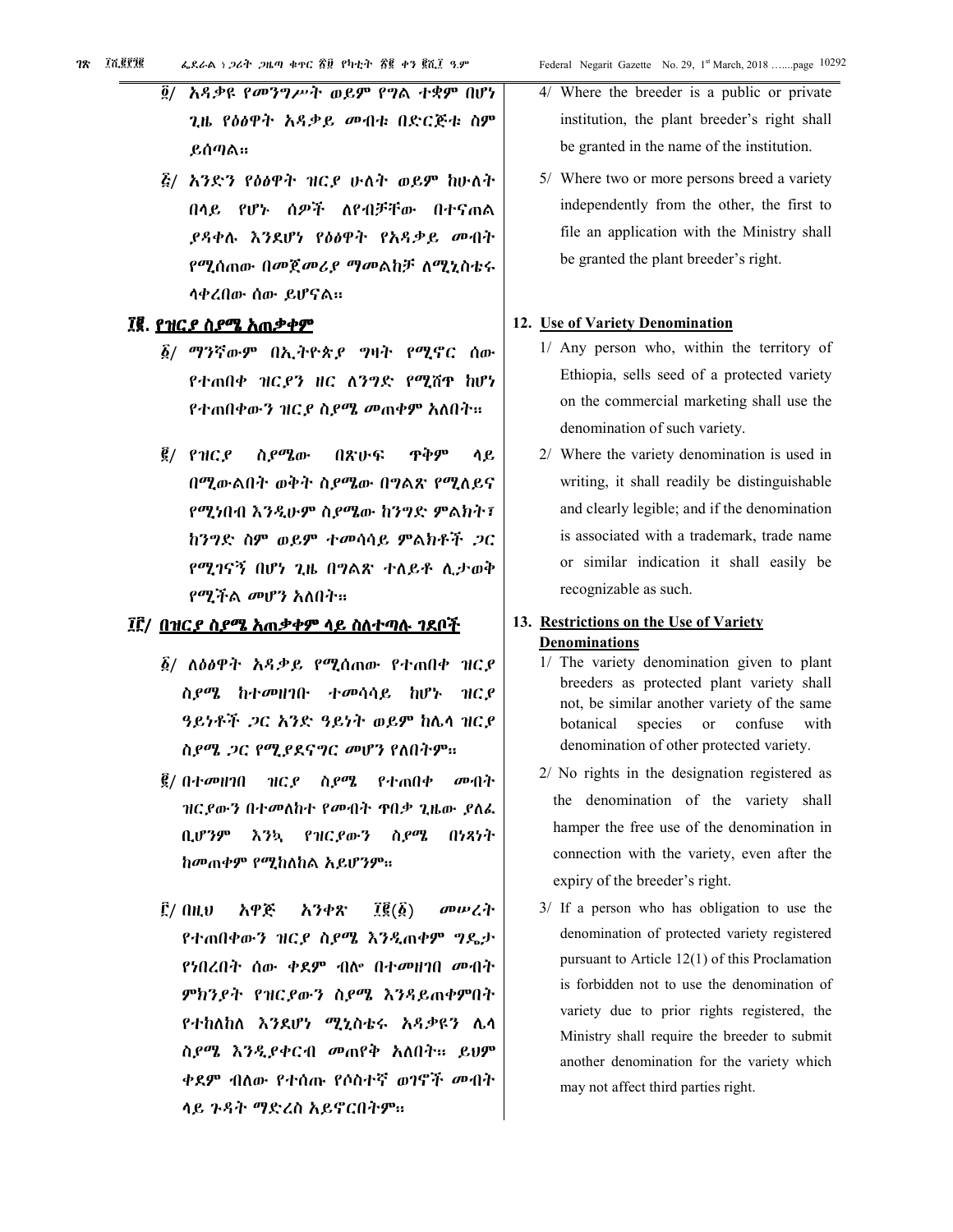# <u>ክፍል ሦስት</u> የዕፅዋት አዳቃይ መብት አስተዳደር

# ፲፬/ የሚኒስቴሩ ኃላፊነተ

የዕጽዋት ዝርደ አዳቃዮች መብትን አስመልክቶ ሚኒስቴሩ የሚከተሉት ኃላፊነቶች ይኖሩታል፦

- ፩/ የዕፅዋት ዝር*ያ መ*ብትን ለማስጠበቅ የሚቀርቡ ማመልከቻዎችን ይቀበላል፤ መርምሮ ውሳኔ ይሰጣል፤ የስልዋት አዳቃይ መብትን በተመለከተ ያስተዳድራል፤
- ፪/ የዕፅዋት ዝርያ መብትን የማስተዳደርና የዕጩ ዝርያዎችን ከሌላው የተለየ፤ ወዋነት ያለውና ሊቀያየር የማይችል የዝርያ ባህሪ ሙከራ ያካሂዳል፤
- ፫/ በዚህ አዋጅ በአንቀጽ  $\vec{g}(\vec{g})$ መሠረት *ግመ*ልከቻቸው በቀዋታ ተቀባይነት የሚያገኙ ከሌላው የተለየ፣ ወዋነት ያለው እና ሊቀያየር የማይችል 406 ሙከራ  $PHCP$ የተሠራባቸውን **のんよろ** ስም нснс ይይዛል፤
- ፬/ በዚህ አዋጅ አንቀጽ (፳) መሥረት የተጠበቁ ዝርያዎችን መዝገብ ይይዛል፤
- *ξ/ በዚህ አዋጅ በአንቀጽ (፳፯) መሠረት ሕግ* በመተሳለፍ የቀረቡ ዋቆማዎችን ያጣራል፤ ይመረምራል፤ አግባብ ባለው ህግ ተጠያቂ እንዲሆን ያደረጋል፤

# ፲፭. ስለማመልከቻ አቀራረብ

፩/ ለአዲስ የዕጽዋት ዝር*ያ* የዕፅዋት አዳቃይ መብት እንዲሰጠው የሚፌልግ ማንኛውም አዳቃይ *ግመ*ልከቻውን ለሚኒስቴሩ በጽሑፍ ማቅረብ ይኖርበታል። ማመልከቻውም የሚቀርብበት፣ የሚመረመርበት እና ውሳኔ የሚሰዋበት ዝርዝር ふねよう ሥርዓት ሚኒስቴሩ በሚያወጣው መመሪያ ይወሰናል።

#### **PART THREE**

# **ADMINISTRATION OF PLANT BREEDER'S RIGHT**

# 14. Responsibility of the Ministry

The Ministry shall have the following responsibilities with respect to plant breeder's right:

- 1/ receive, examine and give decision on the submitted application and administer the plant breeder's right;
- 2/ administer plant breeder's right and conduct candidate varieties distinctness, uniformity and stability testing;
- 3/ maintain the list of countries from which plant breeder's right varieties distinctness, uniformity and stability testing shall directly be accepted in the application process pursuant to Article  $4(4)$  this Proclamation;
- 4/ maintain the Register of Plant breeder's right in accordance with Article (20) of these proclamation;
- 5/ verify and investigate allegations of infringement in accordance with Article (27) of these proclamation and make accountable based on available national law.

## 15. Application Procedure

1/ Any breeder wishing to obtain a plant breeder's right in respect of a new plant variety shall present a written application to the Ministry. The detail conditions and procedure in accordance with which applications shall be lodged, examined and decided shall be specified in the directive to be issue by the Ministry.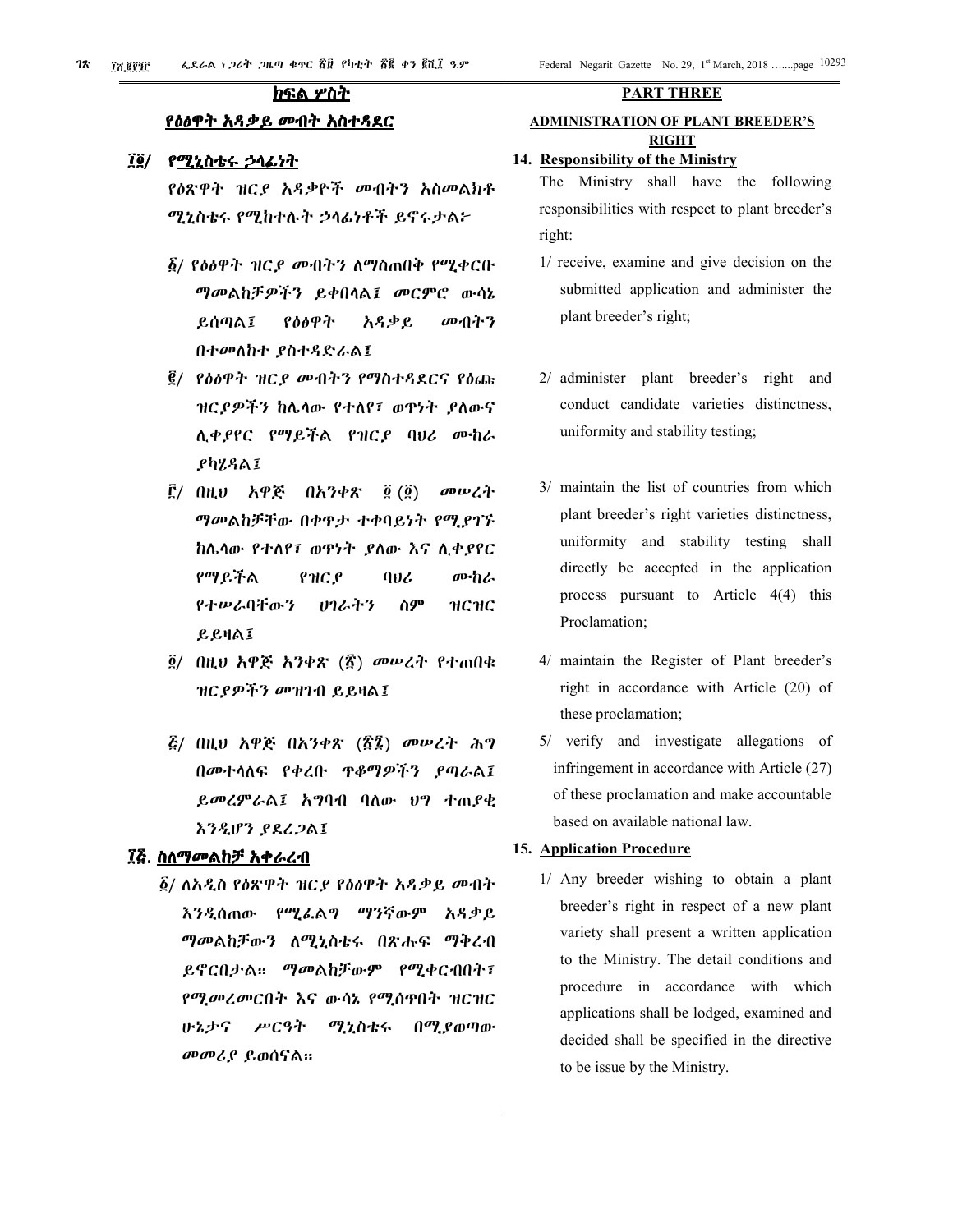- $\vec{e}$  / ማንኛውም አመልካች ማመልከቻውን ሲያቀርብ በቃለ መሐሳ አስደግፎ እና ደ*ጋሌ* መረጀዎችን በማደደዝ የሚከተሉትን ሁኔታዎች በሚገልጽ መልኩ ማቅረብ አለበት፦
	- ሀ) ዝርያውን ለማበልጸግ ወይም ለማዳቀል በዋናነት የተጠቀመበትን የብዝሀ-ህይወት ሀብት ምንጭ፤
	- ለ) ዝርያውን ለማዳቀል ወይም ለማበልጸግ የተጠቀመበትን *∗*በዝሀ-ሀይወት ወይም የአራቢ ዘር በሕጋዊ መንገድ መገኘቱን፣ እንደጉዳዩ በዚህ አዋጅ አንቀጽ ፭ (፫) መሠረት ዋቅምን ስመካፌል የተደረገ ቅድመ ስምምነት መኖሩን፤ እና
	- ሐ) ዝርያው የደሀንነት ሕይወት አዋጅ ቁዋር ፮፻፶፩/፪ሺ፩ ን የማይጻረር እና አመልካቹ ሁሉ*ንም አስ*ፌሳጊ *ዕ*ውቅና ከሚመለከተው አካል ደገኘና ሌሎች ሕጎች የሚጠይቁትን መስፌርቶች ያሟላ መሆን አለበት።

#### ፲፮. <u>ቅድመ ውሳኔ እና ጊዜያዊ የመብት ዋበቃ ስለመስጠ</u>

- ፩/ ሚኒስቴሩ የዕፅዋት አዳቃይ መብት ማመልከቻ በተቀበለ በ፲፬ ቀን ውስዋ በዚህ አዋጅ መሥረት ሙሉ ፍተሻ ስማድረግ ማመልከቻው - नीक् መሆኑን በማረጋገዋ ቅድመ ውሳኔ ይሰጣል።
- $\vec{g}/$  በዚህ አንቀጽ ንዑስ አንቀጽ  $(\vec{g})$  የተሰጠው ቅድመ ውሳኔ አዎንታዊ ከሆነ ከውሳኔው ቀን ጀምሮ ማመልከቻው በመጨረሻ ተቀባይነት እስኪያገኝ ወይም ውድቅ እስከሚሆን ጊዜ ድረስ ጊዜያዊ የዕፅዋት አዳቃይ መብት ይሰጠዋል።
- ፫/ በዚህ አንቀጽ ንዑስ አንቀጽ (፩) የተሰጠው ቅድመ ውሳኔ አሉታዊ ከሆነ ማመልከቻው ውድቅ ተደርጎ ለአመልካቹ በተገለጸው የጊዜ ገደብ እንዲያውቀው ይደረጋል።

2/ Every applicant shall submit a sworn affidavit, together with supporting documentation, declaring the following conditions:

- a) the origin or source of the genetic resources used to breed or develop the variety;
- b) that the genetic or breeder seed used in breeding or developing the variety was lawfully acquired and, where applicable, in compliance with the requirements of prior informed consent and benefit sharing as provided under Article  $5(3)$  of this Proclamation; and
- c) that the variety does not contradict to National Bio-safety Proclamation No. 655/2009, or that the applicant has obtained all necessary authorization from the competent authority and complied with all other applicable legal requirements.
- 16. Preliminary Determinations and Provisional Protection
	- 1/ The Ministry shall, within 14 days of receiving an application for a plant breeder's right, make a preliminary determination as to whether it merits a full examination under this Proclamation.
	- 2/ If a positive preliminary determination is passed pursuant to sub-article (1) of this Article, a provisional plant breeder's right shall be granted as of the date of such determination until final decision is give either in the form of granting of the right or rejection of the application.
	- 3/The application shall be rejected and the applicant shall be notified in the specified time if the preliminary determination passed pursuant to sub-article (1) of this Article is negative.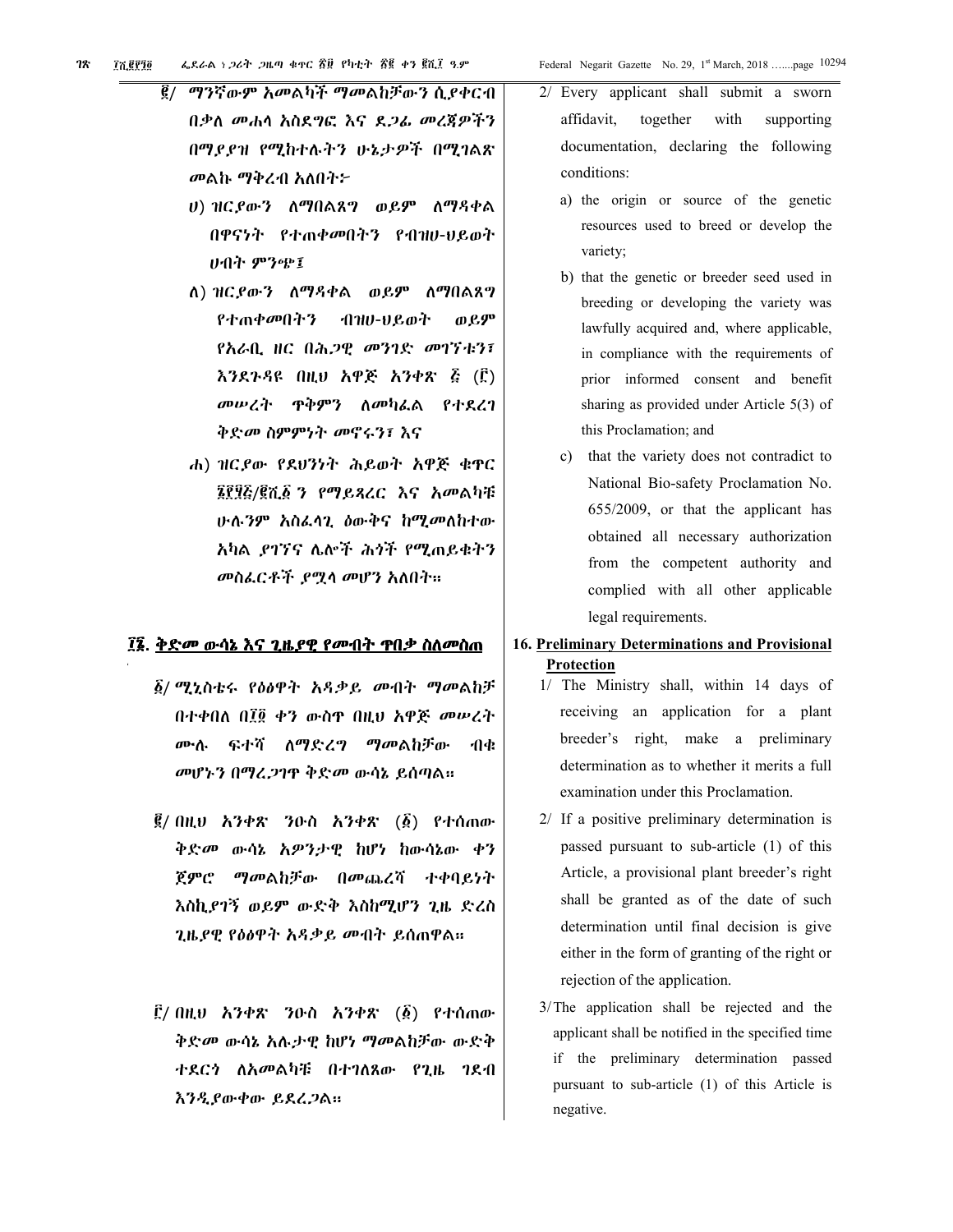# ፲፯. <u>የተቃውሞ ዋሪ ማስታወቂያ ስለማውጣት</u>

- *፩/ ሚኒ*ስቴሩ የዕፅዋት አዳቃይ መብት ለማግኘት የሚቀርብ ማመልከቻን፦
	- ሀ) የአመልካቹን ማንነት፣ አድራሻ፤
	- ለ) የአዳቃይ መብት ለማግኘት የተጠየቀበት ዕጽዋት ዘር ዝርዝር መግለጫ፣

በማካተት ተቃዋሚ ካለ እንዲቀርብ በአመልካቹ ወጪ የተቃውሞ ዋሪ ማስታወቂያ ሰፊ ስርጭት ባለው *የመገናኛ ዘ*ዴ ለሕዝብ መገለጽ አለበት።

- ፪/ ለአመልካቹ የዕፅዋት አዳቃይ መብት ቢሰዋ በሀዝብ ዋቅም ላይ ጉዳት ይደርሳል ወይም ዝርያው የዕፅዋት አዳቃይ መብትን ለማስጠበቅ የሚያስፌልጉ መስፌርቶችን ኢየሟሳም ወይም *አመ*ልካቹ ለ*ማመ*ልከት መብት የለውም ብሎ የሚያምን ማንኛውም ሰው በማስታወቂያው በተገለጸው የጊዜ ገደብ ውስዋ መቃወሚያውን ለሚኒስቴሩ ማቅረብ ይችላል።
- ፫/ መቃወሚያው ሳይ *ምርመራ የሚ*ደረግበትና ውሳኔ የሚሰዋበት ዝርዝር ሁኔታ ሚኒስቴሩ በሚያወጣው መመሪያ ይወሰናል።

#### ፲፰. <u>የዕፅዋት አዳቃይ ሙብት ስለመስጠት</u>

- ፩/ ሚኒስቴሩ የሚከተሉት ሁኔ*ታዎች መ*ሟላታቸ ውን ሲያረጋግዋ የዕፅዋት አዳቃይ መብት ይሰጣል፦
	- U) በዚህ አዋጅ በአንቀጽ  $(\tilde{g})$ ፣  $(\tilde{l}\tilde{g})$  እና  $(\tilde{l}\tilde{g})$ መስፌርቶች፣ የተጠቀሱት ብቁነት እና <u>ለማመልከት</u> የሚያስፌልጉ ふねよゆネ የተሟሉ እንደሆነ፤
	- ለ) በዚህ አዋጅ በተደነገገው መሠረት የዕፅዋት አዳቃይ መብት ለአመልካቹ እንዳይሰዋ የሚያስከለክል ምክንያት የሌለ እንደሆነ፤

# 17. Publication of Notice for call of Opposition 1/ The Ministry shall, by the expense of the

- applicant, notice for call of opposition to the application of plant breeder's right in a mass media having wider circulation containing the following information:
	- a) the applicants name and address;
	- b) detail information of variety for which plant breeder's right is sought.
- 2/ Where an application is submitted for a plant breeder's right. Any person who considers that the granting of such right may be contrary to public interest, or that the variety does not fulfill the requirements for granting a plant breeder's right, or that the applicant is not entitled to the plant breeder's right, may lodge opposition to the Ministry within the time specified in the notice
- 3/ The detail conditions and procedure for examination and disposal of opposition shall be determined in the directive issued by the ministry.

#### 18. Granting of Plant Breeder's Right

- 1/ The Ministry shall grant a plant breeder's right if it is satisfied that:
	- a) the criteria, eligibility and application requirements set forth in Articles (4),  $(11)$  and  $(15)$  of this Proclamation have been met:
	- b) there are no grounds under this Proclamation to reject the application;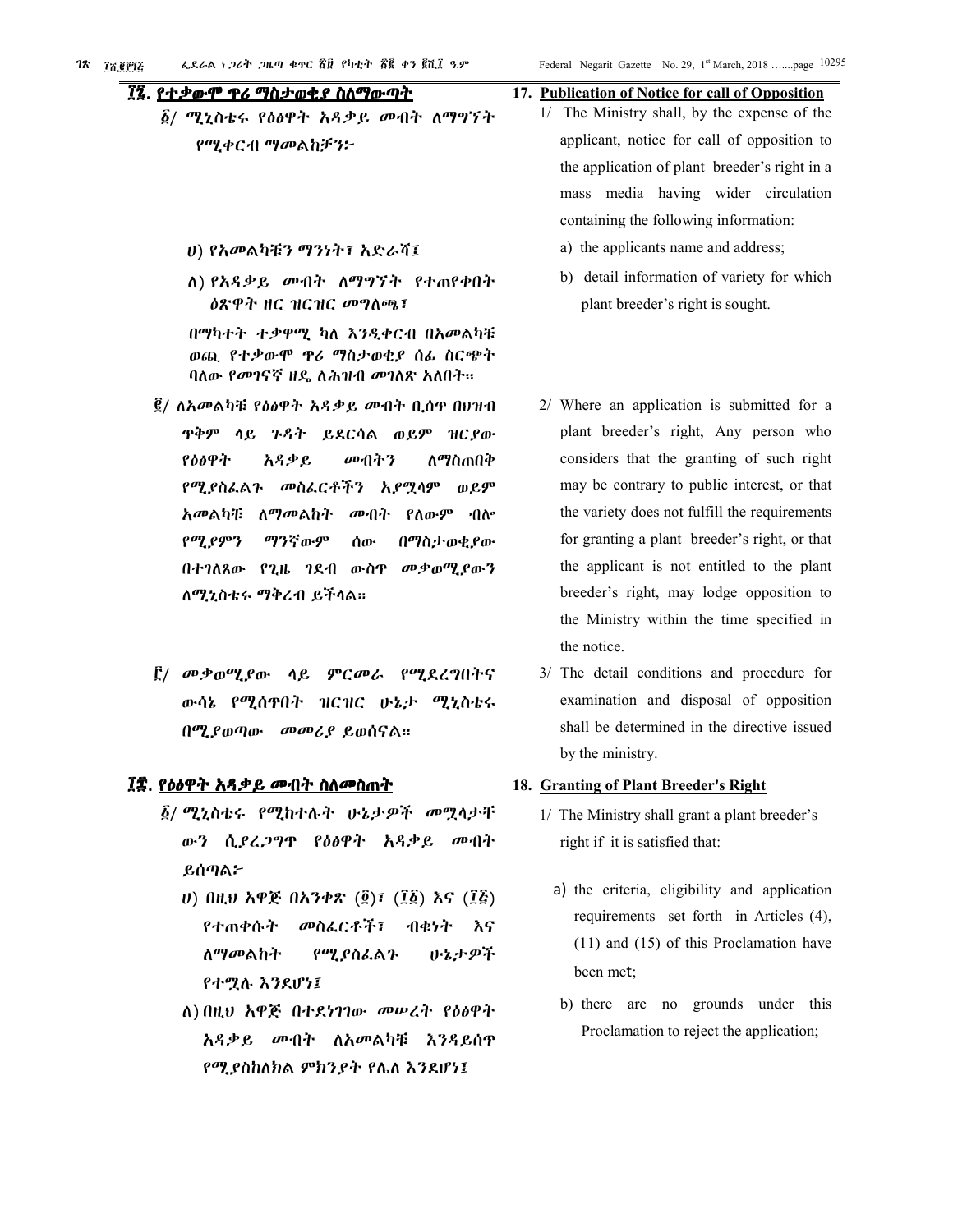- ለማውጣት ዋቅም ሐ) ዝርያውን አዳቅሎ ሳይ የዋለውን የብዝሀ ህይወት አመልካቹ አግባብ ባለው የአርክቦት ሕግ መሠረት ያገኘ መሆኑን ያረጋገጠ እንደሆነ፤
	- መ) ማመልከቻ በቀረበበት አዲስ የዕፅዋት ዝርያ ሳይ የዕፅዋት አዳቃይ መብት ቀደም ሲል ለሌሳ ሰው *ያ*ልተሰጠ えろえげって
	- *w***) ማመልከቻ በቀረበበት አዲስ የዕ**ፅዋት ዝርያ ሳይ ቀደም ሲል የአዳቃይ መብት ማመልከቻ ቀርቦ ውድቅ ያልተደረገ えろとげらえ えら
	- ረ) የዕፅዋት አዳቃይ መብት ለማግኘት መከፌል ,ያለበት ክፍያ ሁሉ የተከፌለ えろえげた:
- ፪/ የዕፅዋት አዳቃይ መብት በዕፅዋት አዳቃዮች ከመግባቱና መብት  $\theta$ <sup>D</sup> $\eta$ <sup>1</sup> $\eta$ ውስዋ በሚኒስቴሩ አማኝነት ለሕዝብ ይፋ *ከመደረጉ* በፊት ለሌላ ሰው መስጠት፲ ማስተሳለፍ  $0.69$ ሌሎች ንዳዮችን ተግባራዊ ማድረግ አይቻልም።
- ፫/ ሚኒስቴሩ የዕፅዋት አዳቃይ መብት ሲሰዋ የዕፅዋት አዳቃይ መብት የተሰጠ መሆኑን ሰፌ ሥርጭት ባለው የብዙሆን መገናኛ ዘዴ ለሕዝብ ያሳውቃል።

# ፲፱. <u>የዝር*ያ ና*ሙና ማስቀመዋ</u>

ባለመብቱ የሰጠውን ዝርያ ናሙና በሚኒስቴሩ ዘንድ ማስቀመዋ ይኖርበታል።

# <u>፳. ዝርያውን ጠብቆ ስለማቆየት</u>

*ል*/ ባለመብቱ የዝርያውን ተፌሳጊ ባህርያት መብቱ *ፀንቶ በሚቆይበት ጊዜያት ሁሉ የመ*ጠበቅ *ግ*ዴታ አለበት።

- c) the breeder has proven that he has obtained the genetic resource used to develop the variety in accordance with the relevant laws on access to genetic resources;
- d) a plant breeder's right has not been granted to another person in respect of the new variety in question;
- e) there has been no earlier application that was rejected for a plant breeder's right in respect of the new variety in question; and
- f) all fees payable in relation to the granting of the plant breeder's right have been paid.
- 2/ No assignment, transfer or other disposition of plant breeders' right shall take effect prior to its entry into the Register of Plant breeder's right and publication by the Ministry.
- 3/ Where the Ministry grants a plant breeder's right, it shall give public notice in a mass media having wider circulation.

#### 19. Deposition of Samples

The holder shall deposit a sample of the protected variety within the ministry.

#### 20. Maintenance of the Variety

1/ The holder shall have the obligation to maintain the essential characteristics of the variety throughout the validity period of the plant breeder's right.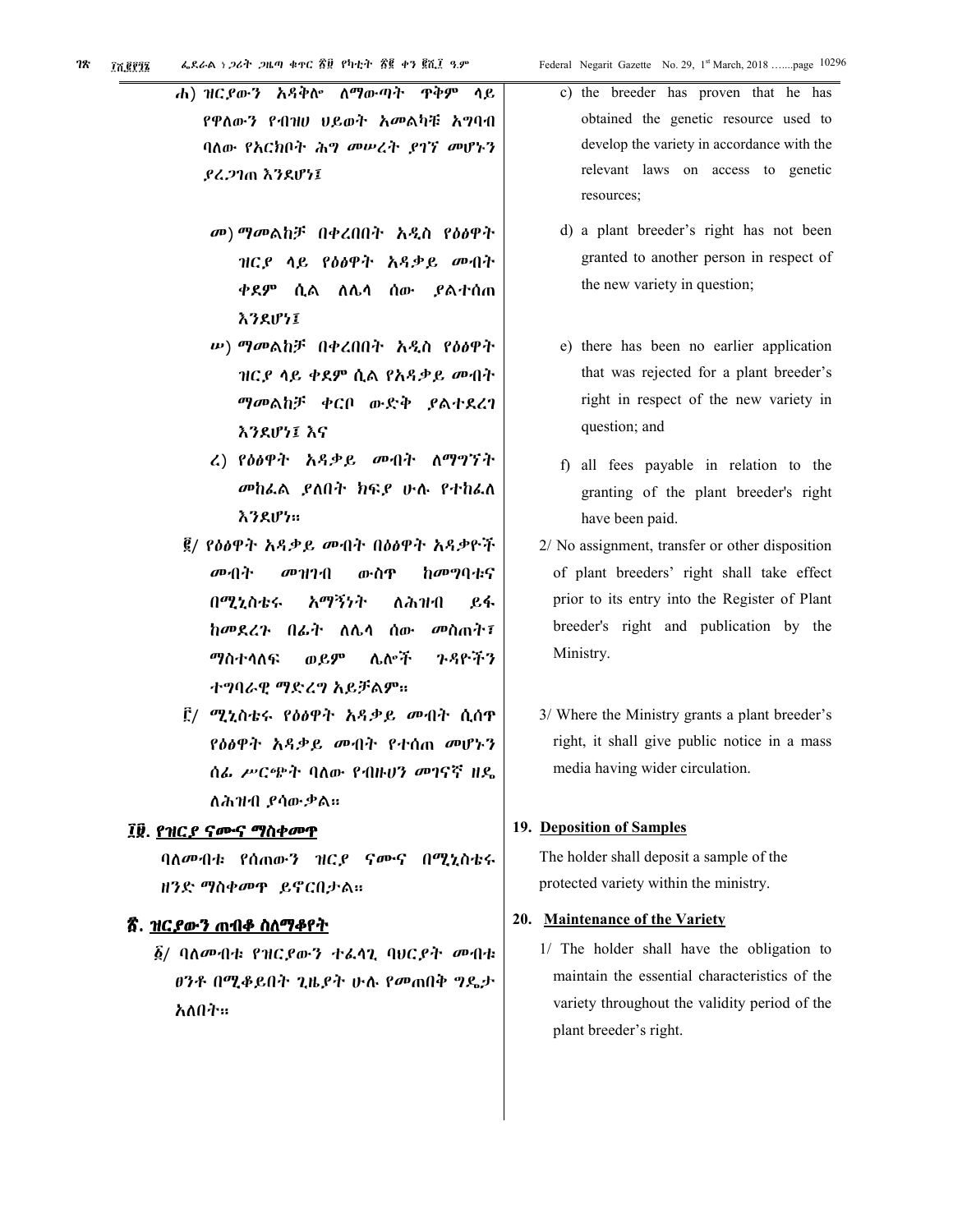*፪/ ሚኒ*ስቴሩ ዝርያው ባሀርያቱን ጠብቆ የተያዘ መሆኑን ስማሬ.ጋገዋ ባስመብቱ ዝርያውን ወይም ስለዝርያው ሌላ አስፌላጊ መረጃ እንዲያቀርብ መጠየቅ ይችላል።

#### ክፍል አራት

#### <u>የዕፅዋት አዳቃይ መብትን ስለማስተሳለፍና ስለመሠረዝ</u>

# *ኛ፩. <u>መብትን ስለማስተሳለፍ</u>*

- ፩/ የዕፅዋት አዳቃይ መብት በውል ወይም በሕግ ለሌሎች ሰዎች ሊተሳለፍ ይችሳል።
- ፪/ በውል የተሳለፌ የዕፅዋት አዳቃይ መብት በዕፅዋት አዳቃዮች መብት መዝገብ ላይ ካልተመዘገበ ተቀባይነት አይኖረውም።

#### <u> ኛ፪. መብትን ስለመተው</u>

- ፩/ ማንኛውም የዕፅዋት አዳቃይ መብት የተሰጠው ሰው ለሚኒስቴሩ በማሳወቅ የዕፅዋት አዳቃይ መብቱን መተው ይችላል።
- $\vec{g}/$  በዚህ አንቀጽ ንዑስ አንቀጽ  $(\vec{g})$  መሠረት ሚኒስቴሩ መብትን የመተው ማስታወቂያ ሲደርሰው ባለመብቱ መብቱን የተወ መሆኑን በዕፅዋት አዳቃዮች መብት መዝገብ ውስዋ መዝግቦ ሰፌ ሥርጭት ባለው ብዙሆን መገናኛ ዘዴ ለሕዝብ ይፋ ማድረግ ይኖርበታል።
- ፫/ የዕፅዋት አዳቃይ መብትን በሚመለከት በፍርድ ቤት ክርክር በመካሂድ ላይ ከሆነ ፍርድ ቤቱ ካልፌቀደ ወይም ተከራካሪዎቹ ወገኖች በፍርድ ቤት ካልተሰማሙ በስተቀር ሚኒስቴሩ የመብት መተው ዋያቄውን ተቀብሎ አይመዘግብም።
- ፬/ የዕፅዋት አዳቃይ መብቱን በገዛ ፌቃዱ የተወ ሰው በተጠቀሰለት ዝርደ ምክንደት ለደረሰው ወይም ስሚደርሰው ጉዳት ተጠያቂ ይሆናል።

# ፳፫. <u>መብትን እንዲሰረዝ ስለማመልከት</u>

፩/ የዕፅዋት አዳቃይ መብት በመሰጠቱ ምክንያት ዋቅሙ የተነካበት ማንኛውም ሰው ተሰዋቶ የነበረው የዕፅዋት አዳቃይ መብት እንዲሰረዝና

2/ The Ministry may require the holder to furnish the variety itself or any other information the variety to ensure that the variety is maintained.

## **PART FOUR TRANSFER AND REVOCATION OF PLANT BREEDER'S RIGHT**

#### 21. Transfer of Right

- 1/ Plant breeder's right may be transferred to other persons by contractual agreement or by the operation of law.
- 2/ The transfer of a plant breeder's right by contractual agreement shall have no effect unless entered in the register of Plant breeders' right.

#### 22. Surrender of Right

- 1/Any holder may surrender his plant breeder's right by giving notice to the Ministry.
- 2/ The Ministry shall, upon receiving notice of surrender in accordance with sub-article (1) enter it in the register of Plant breeders' right and publicize it in mass media having wider circulation.
- 3/ Where any case is pending before a court in respect of a plant breeder's right, the Ministry shall not register the surrender except by leave of the court or by consent of the parties in the court proceeding.
- 4/ any holder who surrenders his plant breeder's right on his own will, shall be accountable for damages arising from the use of the protected variety.
- 23. Application for Revocation of Plant Breeder's **Right** 
	- 1/ Any person whose interest is affected by the granting of a plant breeder's right may apply to the Ministry for the revocation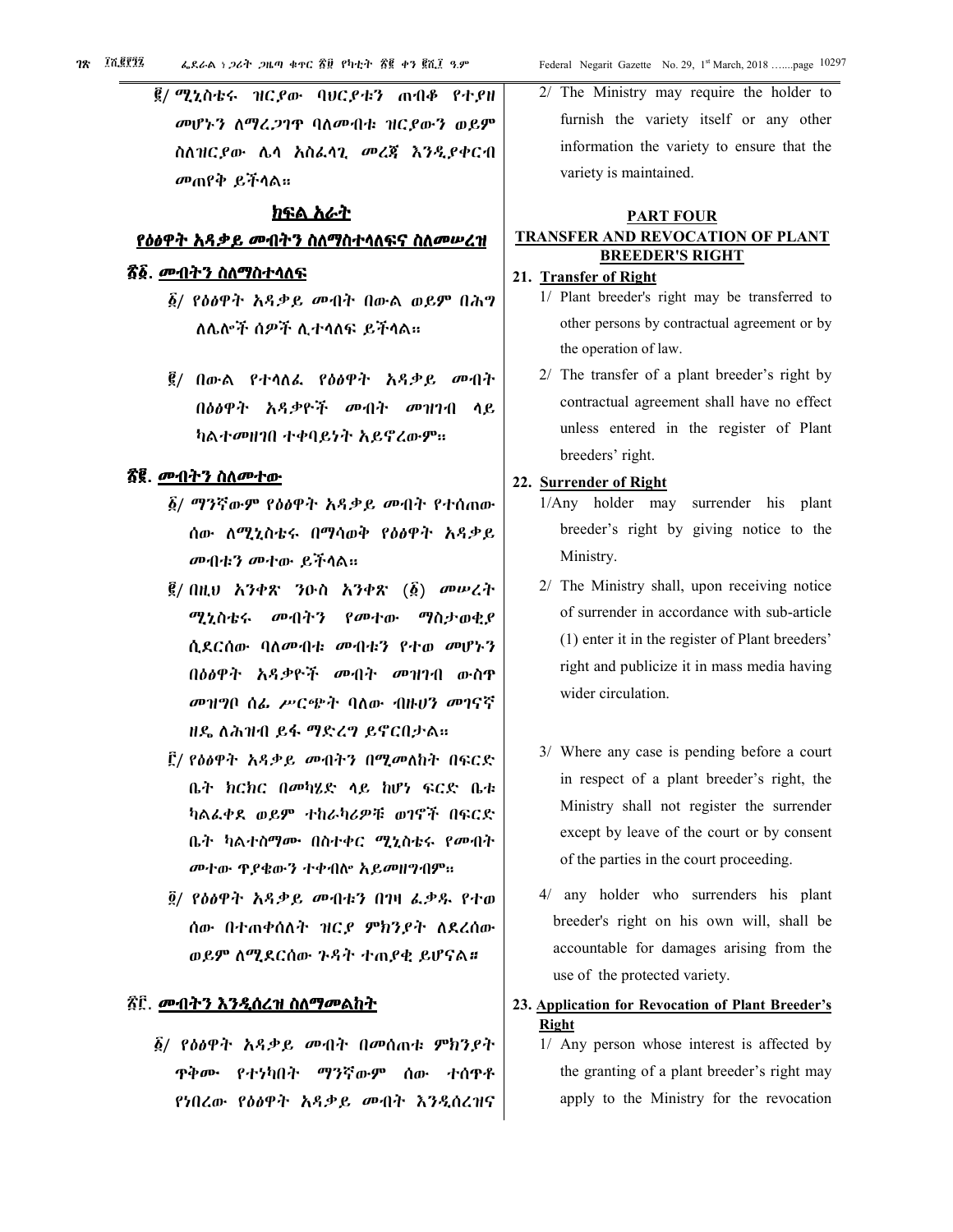|                    |  |  |  |  |  | እንደሁኔታው እንዲተሳለፍለት በዚህ አዋጅ     |
|--------------------|--|--|--|--|--|-------------------------------|
|                    |  |  |  |  |  | አንቀጽ (፳፬) እና (፳፭) በተገለጸው መሥረት |
| ለሚኒስቴሩ ማመልከት ይችላል። |  |  |  |  |  |                               |

፪/ የዕፅዋት አዳቃይ ሙብት ለማሰረዝ የቀረበ ማመልከቻ የሚመረመርበት እና ውሳኔ የሚሰዋበት ሂደት ሚኒስቴሩ <u>በሚያወጣው</u> መመሪያ ይገስጻል።

# <u>ኛ፬. አለአማባብ የተሰጠ መብትን ስለማስተሳለፍ</u>

- ፩/ የዕፅዋት አዳቃይ መብት ማግኘት የሚገባኝ እኔ ነኝ የሚል ሰው አለ**ግባብ ለሌ**ሳ ሰው ተሰዋቶ የነበረ የዕፅዋት አዳቃይ መብት ለእሱ እንዲተሳስፍስት ለሚኒስቴሩ ማመልከት ይችላል።
- ፪/ መብት እንዲዛወር የቀረበውን ማመልከቻና የባለመብቱን ምሳሽ ከመረመረ በኋላ ሚኒስቴሩ <u>ለማደንባው</u> ሰው መሰጠቱንና ለ*አመ*ልካቹ መሰጠት የሚገባው መሆኑን ካረ.ጋገጠ መብቱ በዚሁ መሠረት እንዲዛወር ያደርጋል።

#### <u>ኛ፭. መብትን ስለመሠረዝ</u>

- *፩/ ከሚከተሉት ምክንያቶች አንዱ* ሲያ*ጋ*ዋም የዕፅዋት መብትን ሚኒስቴሩ አዳቃይ ይሥርዛል፦
	- ሀ) ዝርያው አዲስ አለመሆኑ ከተረጋገጠ ወይም መብት ከመሰጠቱ በፊት ቢታወቅ ኖሮ ማመልከቻውን ውድቅ ያስደርግ የነበረ እውነታ ካለ፤
	- ለ) ባለ*ሙ*ብቱ የዕፅዋት አዳቃይ መብትን በሚመለከት መክፌል ያለበትን ክፍያ  $\rho$ <sub>*σ*υ $h$ <sub>ό</sub>,  $\rho$ </sub> የደረሰ ለመሆኑ  $2$ <sub>th</sub> $\sigma$ ማስታወቂያ ከተሰጠው ዕለት አንስቶ በ፺ ቀናት ውስዋ ያለበቂ ምክንያት ሳይከፍል የቀረ እንደሆነ፤ ወይም
	- ሐ) ባለመብቱ የዝርያውን መሠረታዊ ባሀሪውን ሳይለውዋ ተንከባክቦ ያልያዘ ከሆነ።

and, where applicable, the transfer of the right in accordance with Articles (24) and (25) of this Proclamation respectively.

2/ The procedures for examining and deciding on applications revocation shall be specified in the directive issued by the Ministry.

#### 24. Transfer of Rights Granted Improperly

- 1/ The person who claims to be entitled to the plant breeder's right may apply to the Ministry demanding that the plant breeder's right improperly granted to other person has to be transferred to him.
- 2/ The Ministry shall, upon examining the application for the transfer and the response of the holder if ascertains that the right was wrongly granted to the holder and that the applicant is entitled to it, cause the plant breeder's right to be transferred accordingly.

#### 25. Revocation of Right

- 1/ The Ministry shall revoke a plant breeder's right if:
	- a) it is proved that the variety was not new or that facts exist which, if known before the granting of the right, would have resulted in the rejection of the application;
	- b) the holder has failed to pay the prescribed fee payable in respect of the plant breeder's right within 90 days after having been notified that the payment has fallen due; or
	- c) the holder has failed to maintain the characteristics of the variety.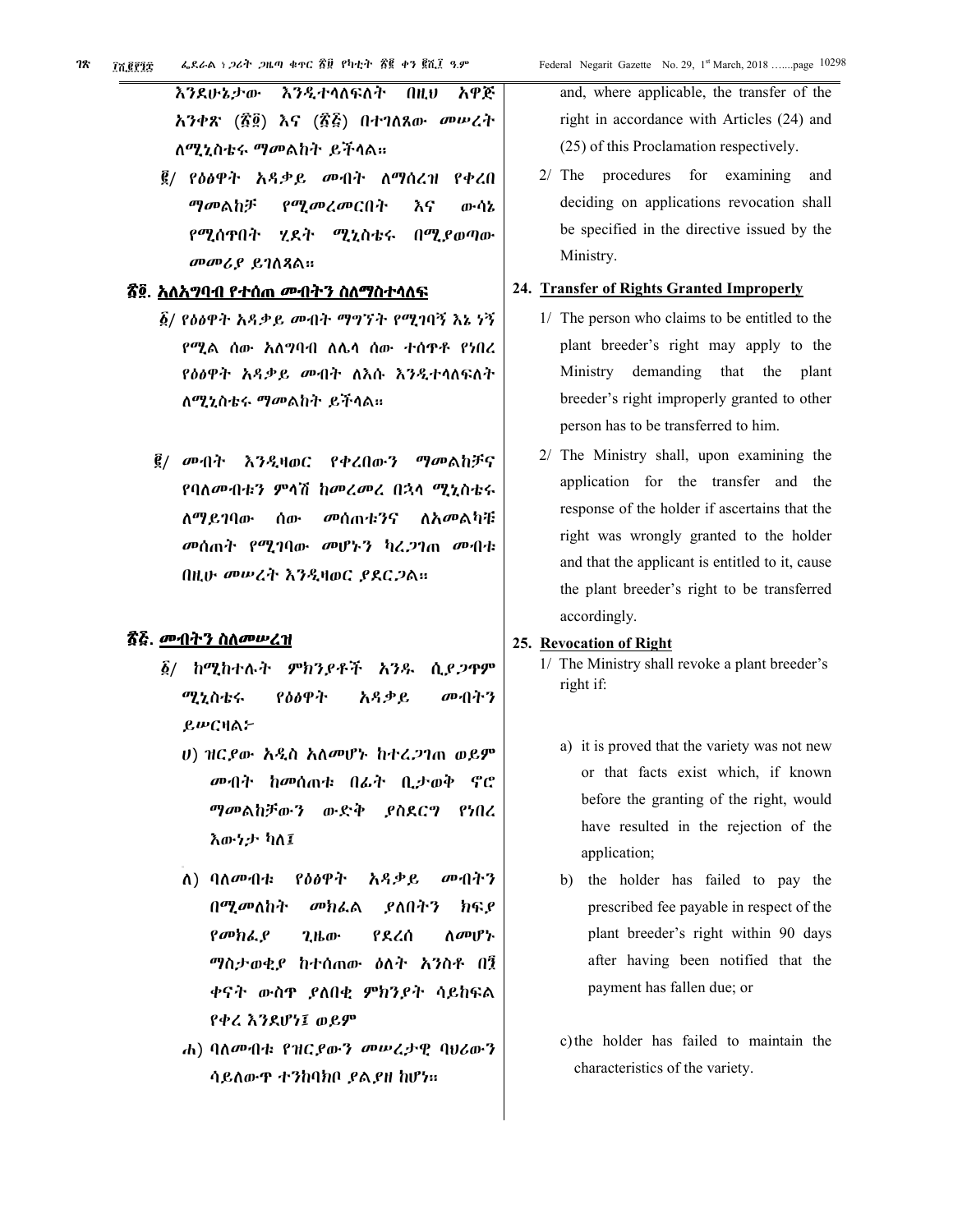|  | $\vec{g}$ / በዚህ አንቀጽ ንዑስ አንቀጽ ( $\vec{g}$ ) መሠረት |  |  |
|--|--------------------------------------------------|--|--|
|  | ሚኒስቴሩ የሰጠውን የዕፅዋት አዳቃይ መብት                       |  |  |
|  | ለ <i>መሡረዝ</i> ሲወስን፦                              |  |  |

- **の小た** እንደሆነ  $(0)$  ስባስሙብቱ ሊሰረዝ በጽሑፍ ደሳውቃል፤
- ለ) ባለ*ሙ*ብቱ ተቃውሞ ካለው የጽሑፍ ማስታወቂያ እንደደረሰው በ፴ ቀናት ውስዋ ማስረጃ እንዲያቀርብ በጽሑፍ ያሳውቃል፤ እና
- ሐ) ተቃውሞ ቀርቦ ከሆነ ክርክሩን ሰምቶ የመጨረሻ ውሳኔ ይሰጣል፤ ውሳኔው የአዳቃዩን መብት የሚያሰርዝ ከሆነ ይህንኑ ለህዝብ ደሳውቃል።
- ፫/ የዕፅዋት አዳ*ቃ*ይ መብት በተጭበረበረ ወይም በሀሰት ማስረጃ የተገኘ ከሆነ ሚኒስቴሩ መብቱን ሥርዞ የወንጀል ክስ እንዲቀርብበት አግባብ ሳለው የፍትሕ አካል በጽሑፍ ያሳውቃል።

# <u>ክፍል አምስት</u> <u>የዕፅዋት አዳቃይን ሙብት ስለመጣስ</u>

#### <u>ኛ፮. መብት የመጣስ ድርጊት</u>

የተጠበቀ ዝርደን በተመለከተ የባለመብቱን ፌቃድ ማግኘት የሚገባ ሆኖ ሳለ የባለመብቱን ፌቃድ ሳይገኝ የተፌጸመ ማናቸውም ድርጊት የዕፅዋት አዳቃይ መብትን የመጣስ ድርጊት ይሆናል።

#### <u>ጽ፯. መብት መጣስን ስለመቃወም</u>

- ፩/ የዕፅዋት አዳቃይ የሚል መብቴ ተጣሰ ባለመብት መብቱን የጣሰውን ተጠርጣሪና መብቱ መጣሱን የሚያመለክቱ ድርጊቶችን በመግለጽ ከሌሎች ደ*ጋሌ* ማስረጃዎች *ጋ*ር በማደደዝ ማመልከቻውን በጽሁፍ ለሚኒስቴሩ ማቅረብ ይችላል።
- *፪/ ሚኒ*ስቴሩ የቀረበለትን ማመልከቻ መርምሮ ውሳኔ እስኪሰዋ ድረስ አስቀድሞ የተሰጠው መብት ታግዶ ይቆያል።

| 2/ Where the Ministry decides to revoke a  |                                           |  |  |  |  |
|--------------------------------------------|-------------------------------------------|--|--|--|--|
| plant breeder's right in accordance with   |                                           |  |  |  |  |
| sub-article (1) of this Article, it shall: |                                           |  |  |  |  |
|                                            | a) give written notice to holder that the |  |  |  |  |
|                                            | right is going to be revoked;             |  |  |  |  |
|                                            |                                           |  |  |  |  |

- b) give written notice to the holder to present his objection together with evidence within 30 days after the issuance of the notice; if any; and
- c) After hearing the objection, give public notice if the decision revokes the rights of the breeder.
- 3/ Where a plant breeder's right is obtained by fraud or misrepresentation, the Ministry shall revoked the right and refer to the appropriate justice organ in writing for the institution of criminal case.

#### **PART FIVE**

# **INFRINGEMENT OF PLANT BREEDER'S RIGHT**

# 26. Act of Infringement of Right

Any act in respect of a protected variety for which the authorization of the holder is required and which is done without such authorization shall constitute an act of infringement of the plant breeder's right.

#### 27. Claims of Infringement

- 1/ Any plant breeder's right holder claiming infringement of his right may lodge written application to the Ministry identifying the alleged infringer and describing the activities in question, together with supporting documentation and other evidence.
	- $2/$  The ministry shall suspend the right until the case is examined and decision has been given.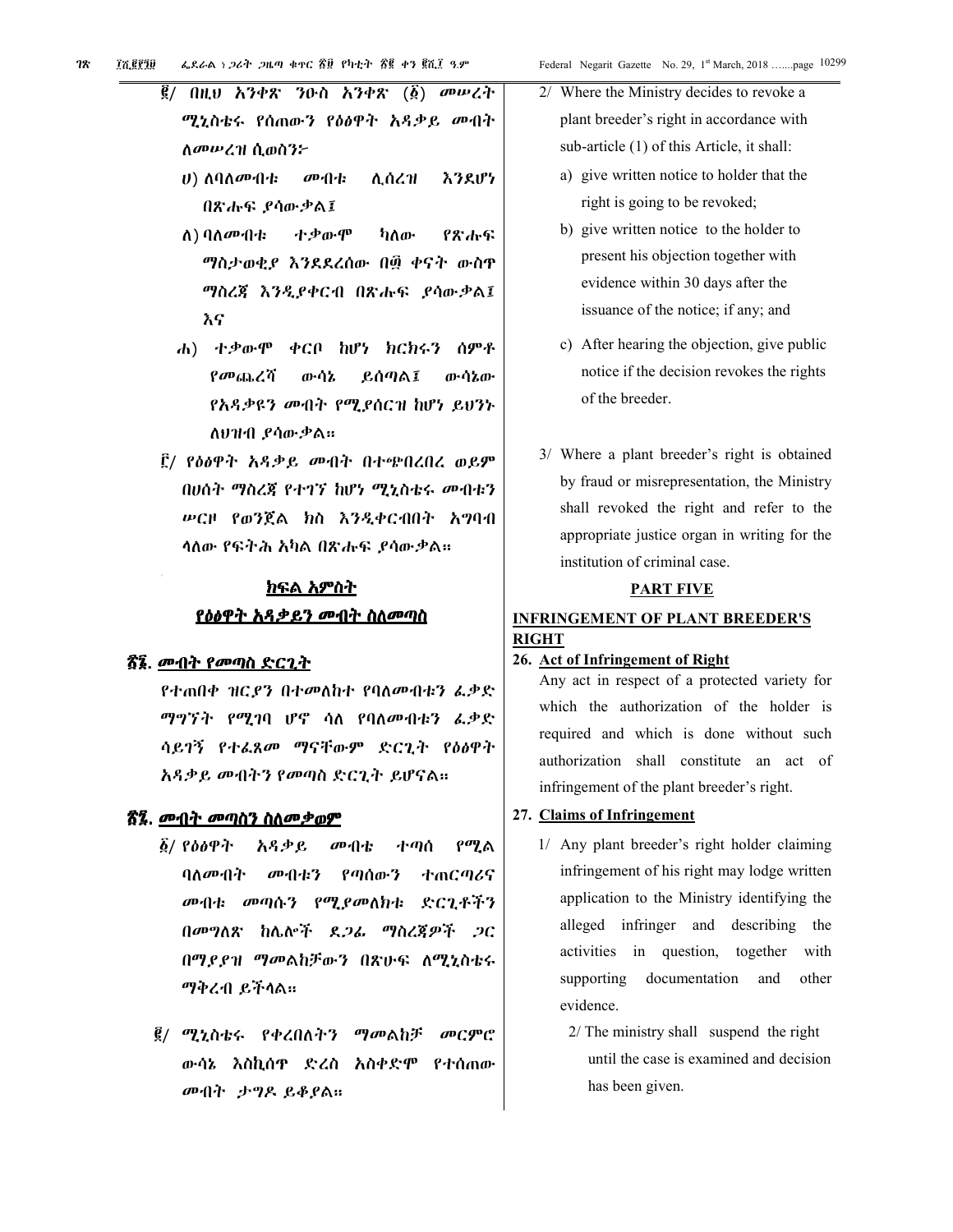- Ë/ ሚኒስቴሩ ቅሬታው በቀረበለት በ፴ የሥራ ቀናት ጊዜ ገደብ ውስዋ *መርም*ሮ ውሳኔ መስጠት አለበት።
- ፬/ አቤቱታ የቀረበበት ተከሳሽ፦
	- ሀ) የቀረበበት አቤቱታ የዕፅዋት አዳቃይ መብት ዋሰት ክስን የማያስመሰርት መሆኑን፤ ወይ**ም**
	- ለ) በዚህ አዋጅ አንቀጽ (፳፪) በተጠቀሱት ምክንደቶች መሠረት የዕፅዋት አዳቃይ መብቱ የተተወ መሆኑን፤

መቃወሚያ አድርጎ ሲያነሳ ይችሳል።

- *ξι ሚኒ*ስቴሩ ባደረገው ምርመራ የዕፅዋት አዳቃይ መብት ዋስት መፌጸሙን ያረጋገጠ እንደሆነ ወዲያውኑ መብት የጣሰውን ሰው በማሳወቅ ይዋሳሉ ድርጊቶች መብት የተባሉትን እንዲያቆም ያዛል።
- ፮/ ሚኒስቴሩ የቅሬ*ታ ማመ*ልከቻው በቀረበ በ፴ ቀናት ውስዋ **ለባለ**መብቱ ውሳኔ ያልሰጠ እንደሆነ ባለመብቱ አቤቱታውን ለመደበኛ ፍርድ ቤት ማቅረብ ይችላል።
- ፯/ ሚኒስቴሩ በሚሰጠው ውሳኔ ቅር የተሰኘ ወገን በዚህ አዋጅ አንቀጽ (፴) መሠረት ለመደበኛ ፍርድ ቤት አቤቱታ ማቅረብ ይችላል።

# <u>ጽ፰. ዳኝነት ስለመጠየቅ</u>

- የዕፅዋት ፩/ ሚኒስቴሩ ወይም ፍርድ ቤት አዳቃዮች መብት ተዋሷል ብስ hon'i ባለመብቱ የሚከተለውን ዳኝነት በመደበኛ ፍርድ ቤት መጠየቅ ይችላል፦
	- U) የዕፅዋት አዳቃይ መብት ዋሰቱ እንዲቆም፤
	- ስ) ስደረሰው ጉዳት ተመጣጣኝ հպ **እንዲከፌል፤**
- ሐ) ከባለመብቱ እውቅና ውጪ የተሽጠው ወይም የተመረተው የተጠበቀ  $HCf$ ምርት እንዲያዝ።
- 3/ The Ministry shall examine the complaint and give decision within 30 working days.
- 4/ The defendant may raise as an objection against the pleading that:
	- a) the pleading in question do not constitute an infringement of the plant breeder's right; or
	- b) the plant breeder's right has been surrendered on the grounds specified under Article (22) of this Proclamation.
- 5/ If the Ministry ascertains that an infringement of the plant breeder's right is taking place, it shall promptly notify to the infringer and order the immediate cessation of the activities in question.
- 6/ The holder may seek relief in the regular court of law if the Ministry fails to respond to his complaint within 30 days.
- 7/ Any party aggrieved by the decision of the Ministry may lodge pleading in the regular court of law in accordance with Article (30).

#### **28. Judicial Remedies**

- 1/ Where the Ministry or a court of law finds an infringement of right, the holder may seek the following remedies in the regular court.
	- a) cessation of the act of infringement;
	- b) reasonable compensation for damages;
	- c) seizure of any harvest of the protected variety that was sold or produced without the holder's authorization.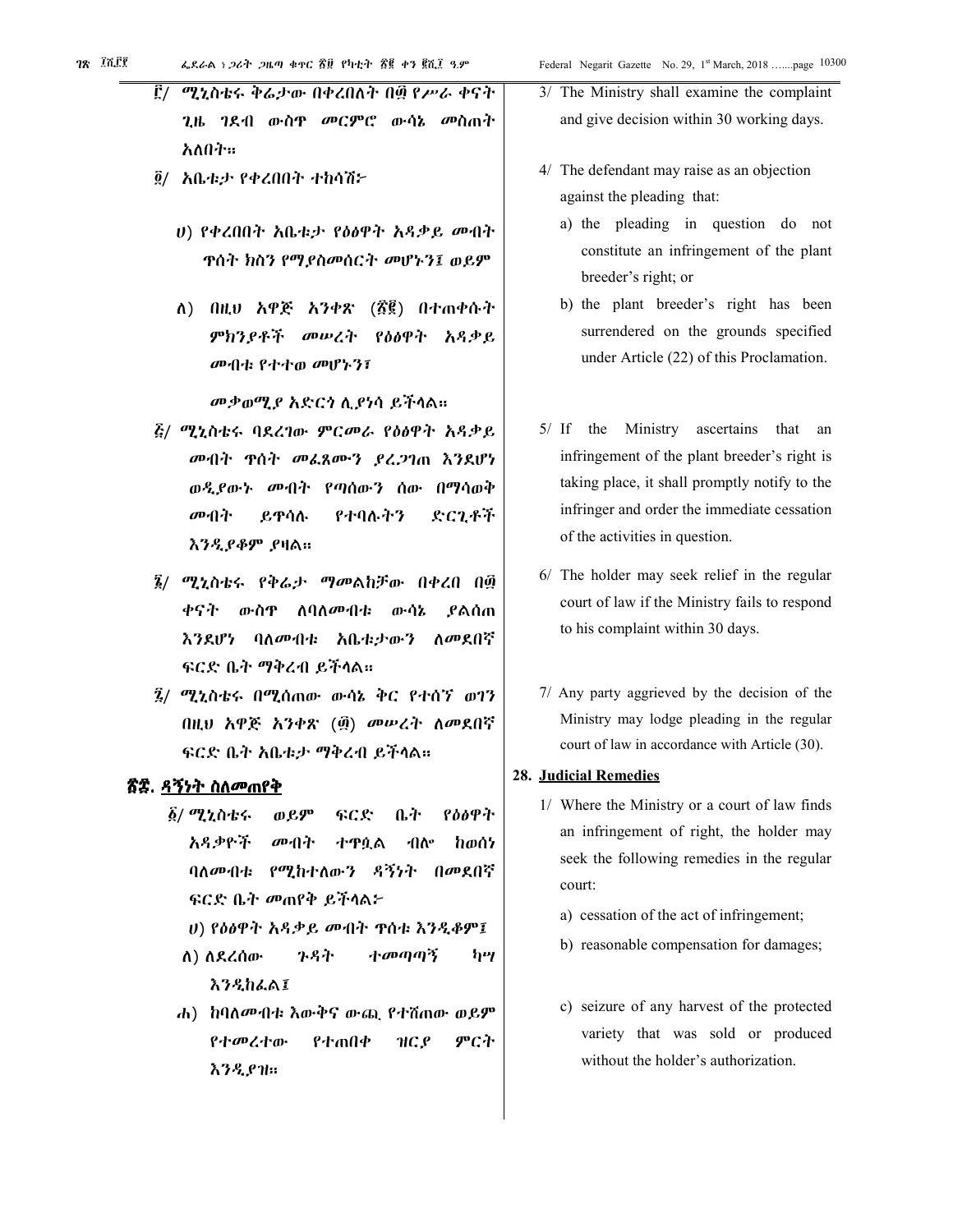፪/ ተከሳሹ ምንም ዓይነት የዋፋት ድርጊት *ያ*ልፈጸ*ሙ* ሆኖ ሳለ በአንቀጽ ፳፯(፪) መሠረት ከድርጊቱ እንዲቆጠብ ጊዜያዊ እግድ ተዋሎበት የደረሰበት ኪሣራ ካለ ለሚኒስቴሩ የመቃወሚያ ማመልከቻ በማቅረብ የአገዳ እንዲጣልበት ያደረገውን አካል ካሣ እንዲከፍለው ሊጠይቅ ይችላል።

# <u>ክፍል ስድስት</u> ልዩ ልዩ ድን*ጋ*ጌዎች

#### ፳፱. <u>የወንጀል ተጠ*ያቂነ*ት</u>

የዕፅዋት አዳቃይን መብት የተሳለፌ ማንኛውም ሰው አግባብ ባለው የወንጀል ሕግ ተጠያቂ ይሆናል።

#### ፴. ለፍርድ ቤት አቤቱ*ታ* ስለ**ማቅረ**ብ

የዕፅዋት አዳቃይ መብት መስጠትን፣ መከልከልን፣ ወይም መገደብን፣ አስገዳጅ መሰረዝን ፈቃድ መስጠትንና መብት መተሳለፍን በተመለከተ ሚኒስቴሩ በሚሰጠው ውሳኔ ሳይ ቅሬታ ያለው ወገን ውሳኔው በደረሰው በ፰ ቀናት ውስዋ ውሳኔውን በመቃወም ለመደበኛ ፍርድ ቤት አቤቱታ ማቅረብ ይችላል።

#### ፴፩. ስለክፍያዎች

"ከዕፅዋት አዳቃይ መብት ዋበቃ በተገናኘ የሚፌፀሙ ክፍ*ያዎች መ*ጠን በዘር አዋጅ ደንብ መሠረት ይፌፀማል።"

#### ፴፪. <u>ደንብና መመሪያ የማውጣት ሥልጣን</u>

- ፩/ የሚኒስትሮች ምክር ቤት ይህንን አዋጅ ለማስፌጸም የሚያስፌልጉ ደንቦችን ሊያወጣ ይችላል።
- ፪/ ሚኒስቴሩ ይህን አዋጅና በዚህ አንቀጽ ንዑስ አንቀጽ (፩) መሠረት የወጣ ደንብን ለማስፌጸም የሚያስፌልጉ መመሪያዎችን ያወጣል።

## ፴፫, የተሻሩ ሕሳች

፩/ የዕፅዋት አዳቃዮች መብት አዋጅ ቁዋር ፬፻፹፩/፲፱፻፺፰ በዚህ አዋጅ ተሽሯል።

2/ If the defendant prevails in any action for infringement, he may seek damages for losses resulting from the interim cessation of activities required under Article 27(2).

# **PART SIX MISCELLANEOUS PROVISIONS**

# 29. Criminal Liability

Any person who infringes a plant breeders' right shall be subject to criminal liabilities.

#### 30. Court Action

Any person aggrieved by a decision of the Ministry on the granting, refusal, revocation, transfer, restriction, compulsory licensing or infringement of a plant breeder's right may lodge an action in the regular court of law within 60 days from the date of receipt of the decision.

#### 31. Fees

"The amount fees to be paid in relation to plant breeder's right protection shall be effected in accordance with seed Regulation issued to implement the Seeds Proclamation."

## 32. Power to issue Regulation and Directive

- 1/ The Council of Ministers may issue regulations necessary for the implement ation of this Proclamation.
- 2/ The Ministry shall issue directives necessary for the implementation of this Proclamation and regulations issued pursuant to sub-article (1) of this Article.

#### 33. Repealed and Inapplicable Laws

 $1/$  Proclamation No.  $481/2006$  on Plant Breeder's Right is hereby repealed.